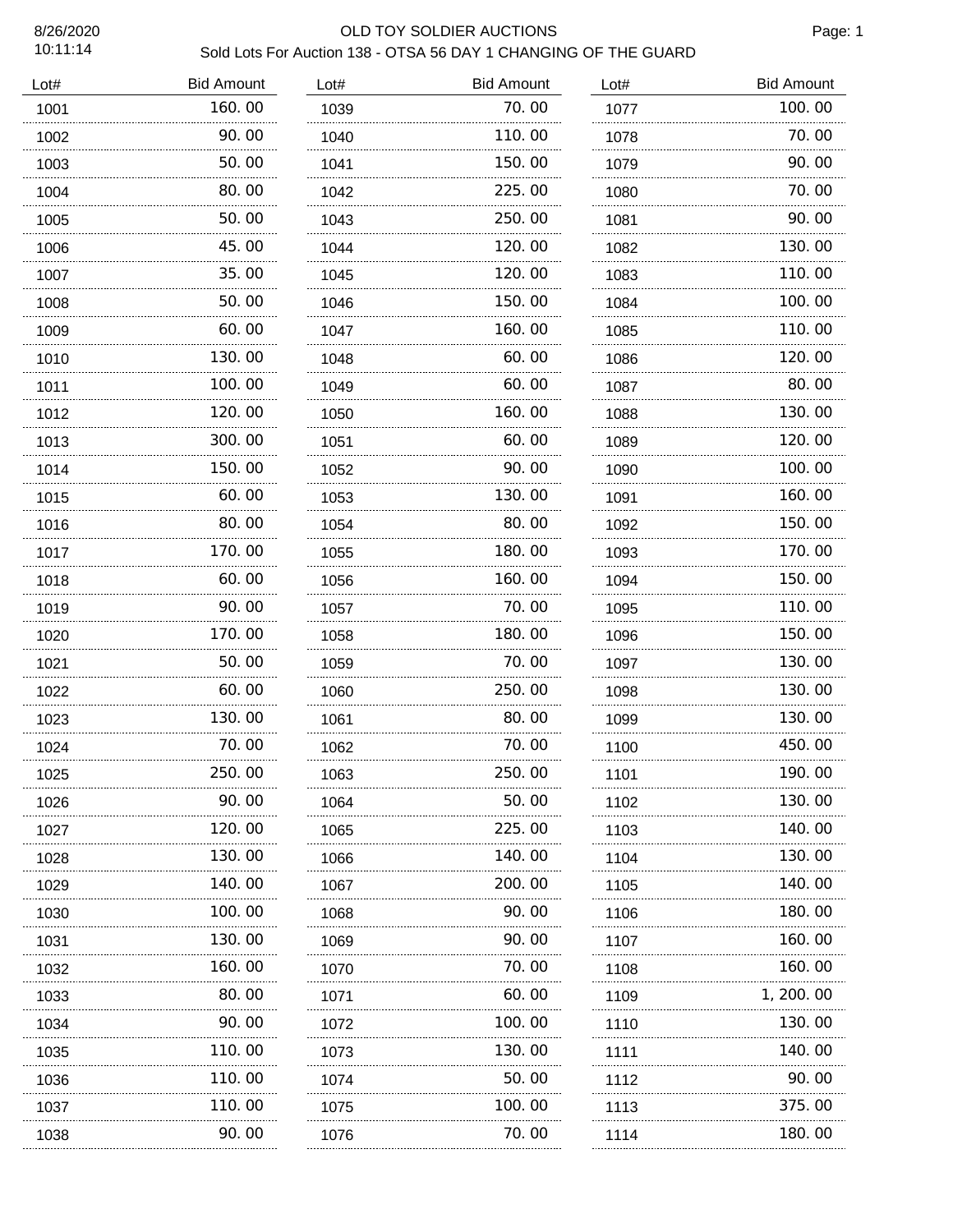10:11:14

# 8/26/2020 OLD TOY SOLDIER AUCTIONS

| Sold Lots For Auction 138 - OTSA 56 DAY 1 CHANGING OF THE GUARD |  |
|-----------------------------------------------------------------|--|
|                                                                 |  |

| Lot# | <b>Bid Amount</b> | Lot# | <b>Bid Amount</b> | Lot# | <b>Bid Amount</b> |
|------|-------------------|------|-------------------|------|-------------------|
| 1115 | 225.00            | 1153 | 35.00             | 1191 | 80.00             |
| 1116 | 140.00            | 1154 | 70.00             | 1192 | 60.00             |
| 1117 | 225.00            | 1155 | 90. OO            | 1193 | 80.00             |
| 1118 | 190.00            | 1156 | 60.00             | 1194 | 100.00            |
| 1119 | 250.00            | 1157 | 50.00             | 1195 | 170.00            |
| 1120 | 200.00            | 1158 | 60.00             | 1196 | 180.00            |
| 1121 | 200.00            | 1159 | 35.00             | 1197 | 25.00             |
| 1122 | 200.00            | 1160 | 45.00             | 1198 | 90.00             |
| 1123 | 200.00            | 1161 | 70.00             | 1199 | 90.00             |
| 1124 | 300.00            | 1162 | 45.00             | 1200 | 275.00            |
| 1125 | 225.00            | 1163 | 45.00             | 1201 | 25.00             |
| 1126 | 200.00            | 1164 | 25.00             | 1202 | 45.00             |
| 1127 | 180.00            | 1165 | 30.00             | 1203 | 130.00            |
| 1128 | 600.00            | 1166 | 45.00             | 1204 | 35.00             |
| 1129 | 375.00            | 1167 | 35.00             | 1205 | 50.00             |
| 1130 | 400.00<br>.       | 1168 | 50.00<br>.        | 1206 | 30.00             |
| 1131 | 375.00            | 1169 | 50.00             | 1207 | 80.00             |
| 1132 | 200.00            | 1170 | 80.00             | 1208 | 25.00             |
| 1133 | 1,800.00          | 1171 | 50.00             | 1209 | 20.00             |
| 1134 | 750.00            | 1172 | 60.00             | 1210 | 30.00             |
| 1135 | 500.00            | 1173 | 80.00             | 1211 | 60.00             |
| 1136 | 500.00<br>.       | 1174 | 30.00             | 1212 | 70.00             |
| 1137 | 425.00            | 1175 | 45.00             | 1213 | 50.00             |
| 1138 | 190.00<br>.       | 1176 | 130.00            | 1214 | 35.00             |
| 1139 | 35.00             | 1177 | 100.00            | 1215 | 160.00            |
| 1140 | 45.00             | 1178 | 50.00             | 1216 | 160.00            |
| 1141 | 30. 00            | 1179 | 35.00             | 1217 | 40.00             |
| 1142 | 40.00             | 1180 | 35.00             | 1218 | 35.00             |
| 1143 | 25.00             | 1181 | 20. 00            | 1219 | 25.00             |
| 1144 | 60.00             | 1182 | 30.00             | 1220 | 45.00             |
| 1145 | 50.00             | 1183 | 25.00             | 1221 | 25.00             |
| 1146 | 60.00             | 1184 | 25.00             | 1222 | 45.00             |
| 1147 | 35.00             | 1185 | 15.00             | 1223 | 80.00             |
| 1148 | 30.00             | 1186 | 80.00             | 1224 | 15.00             |
| 1149 | 35.00             | 1187 | 50.00             | 1225 | 70.00             |
| 1150 | 35.00             | 1188 | 80.00             | 1226 | 30. 00            |
| 1151 | 30. 00            | 1189 | 15.00             | 1227 | 40.00             |
| 1152 | 60.00             | 1190 | 80.00             | 1228 | 80.00             |
|      |                   |      |                   |      |                   |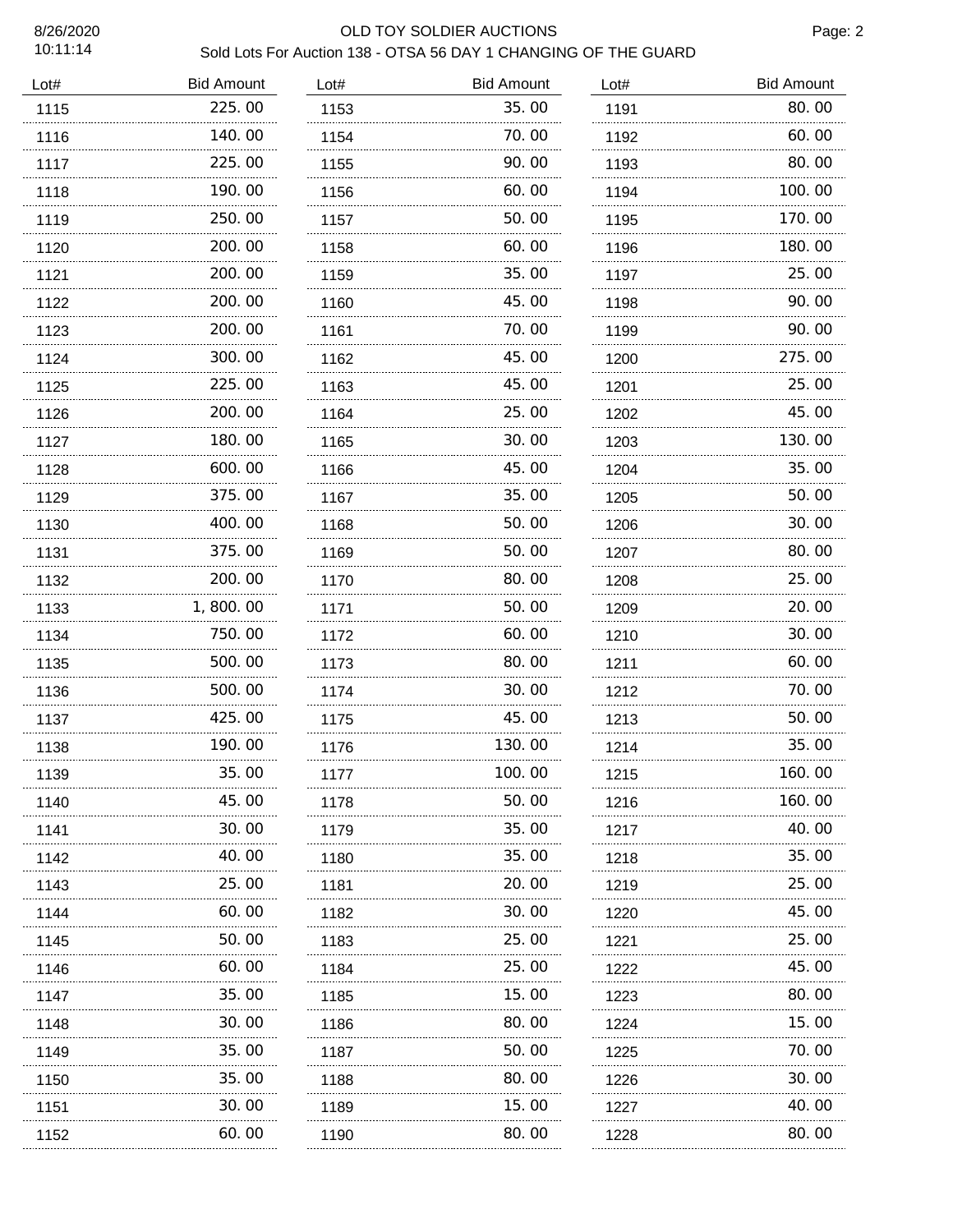age: 3

| 8/26/2020<br>10:11:14 | OLD TOY SOLDIER AUCTIONS<br>Pa<br>Sold Lots For Auction 138 - OTSA 56 DAY 1 CHANGING OF THE GUARD |      |                   |      |                   |  |  |
|-----------------------|---------------------------------------------------------------------------------------------------|------|-------------------|------|-------------------|--|--|
| Lot#                  | <b>Bid Amount</b>                                                                                 | Lot# | <b>Bid Amount</b> | Lot# | <b>Bid Amount</b> |  |  |
| 1229                  | 45.00                                                                                             | 1267 | 30.00             | 1305 | 475.00            |  |  |
| 1230                  | 40.00                                                                                             | 1268 | 60.00             | 1306 | 110.00            |  |  |
| 1231                  | 40.00                                                                                             | 1269 | 25.00             | 1307 | 25.00             |  |  |
| 1232                  | 50.00                                                                                             | 1270 | 110.00            | 1308 | 25.00             |  |  |
| 1233                  | 160.00                                                                                            | 1271 | 25.00             | 1309 | 30.00             |  |  |
| 1234                  | 120.00                                                                                            | 1272 | 35.00             | 1310 | 30.00             |  |  |
| 1235                  | 25.00                                                                                             | 1273 | 50.00             | 1311 | 60.00             |  |  |
| 1236                  | 20.00                                                                                             | 1274 | 25.00             | 1312 | 35.00             |  |  |
| 1237                  | 160.00                                                                                            | 1275 | 25.00             | 1313 | 90.00             |  |  |
| 1238                  | 20.00                                                                                             | 1276 | 25.00             | 1314 | 20.00             |  |  |
| 1239                  | 45.00                                                                                             | 1277 | 130.00            | 1315 | 25.00             |  |  |
| 1240                  | 60.00                                                                                             | 1278 | 35.00             | 1316 | 35.00             |  |  |
| 1241                  | 20.00                                                                                             | 1279 | 25.00             | 1317 | 30.00             |  |  |
| 1242                  | 25.00                                                                                             | 1280 | 60.00             | 1318 | 30.00             |  |  |
| 1243                  | 30.00                                                                                             | 1281 | 15.00             | 1319 | 50.00             |  |  |
| 1244                  | 30.00                                                                                             | 1282 | 70.00             | 1320 | 20.00             |  |  |
| 1245                  | 35.00                                                                                             | 1283 | 60.00             | 1321 | 25.00             |  |  |
| 1246                  | 110.00                                                                                            | 1284 | 120.00            | 1322 | 50.00             |  |  |
| 1247                  | 130.00                                                                                            | 1285 | 80.00             | 1323 | 25.00             |  |  |
| 1248                  | 150.00                                                                                            | 1286 | 70.00             | 1324 | 20.00             |  |  |
| 1249                  | 100.00                                                                                            | 1287 | 25.00             | 1325 | 90.00             |  |  |
| 1250                  | 250.00                                                                                            | 1288 | 110.00            | 1326 | 30.00             |  |  |
| 1251                  | 110.00                                                                                            | 1289 | 35.00             | 1327 | 20.00             |  |  |
| 1252                  | 60. 00                                                                                            | 1290 | 35.00             | 1328 | 20.00             |  |  |
| 1253                  | 25.00                                                                                             | 1291 | 35.00             | 1329 | 90.00             |  |  |
| 1254                  | 375.00                                                                                            | 1292 | 40.00             | 1330 | 25.00             |  |  |
| 1255                  | 35.00                                                                                             | 1293 | 45.00             | 1331 | 45.00             |  |  |
| 1256                  | 45.00                                                                                             | 1294 | 50.00             | 1332 | 30.00             |  |  |
| 1257                  | 90. 00                                                                                            | 1295 | 80.00             | 1333 | 40.00             |  |  |
| 1258                  | 50.00                                                                                             | 1296 | 160. 00           | 1334 | 60.00             |  |  |
| 1259                  | 15.00                                                                                             | 1297 | 30.00             | 1335 | 100.00            |  |  |
| 1260                  | 45.00                                                                                             | 1298 | 15.00             | 1336 | 25.00             |  |  |
| 1261                  | 25.00                                                                                             | 1299 | 200.00            | 1337 | 45.00             |  |  |
| 1262                  | 225.00                                                                                            | 1300 | 60.00             | 1338 | 70.00             |  |  |
| 1263                  | 110.00                                                                                            | 1301 | 30.00             | 1339 | 90.00             |  |  |
| 1264                  | 50.00                                                                                             | 1302 | 30.00             | 1340 | 45.00             |  |  |
| 1265                  | 80.00                                                                                             | 1303 | 90.00             | 1341 | 15.00             |  |  |
| 1266                  | 20.00                                                                                             | 1304 | 60.00             | 1342 | 35.00             |  |  |
|                       |                                                                                                   |      |                   |      |                   |  |  |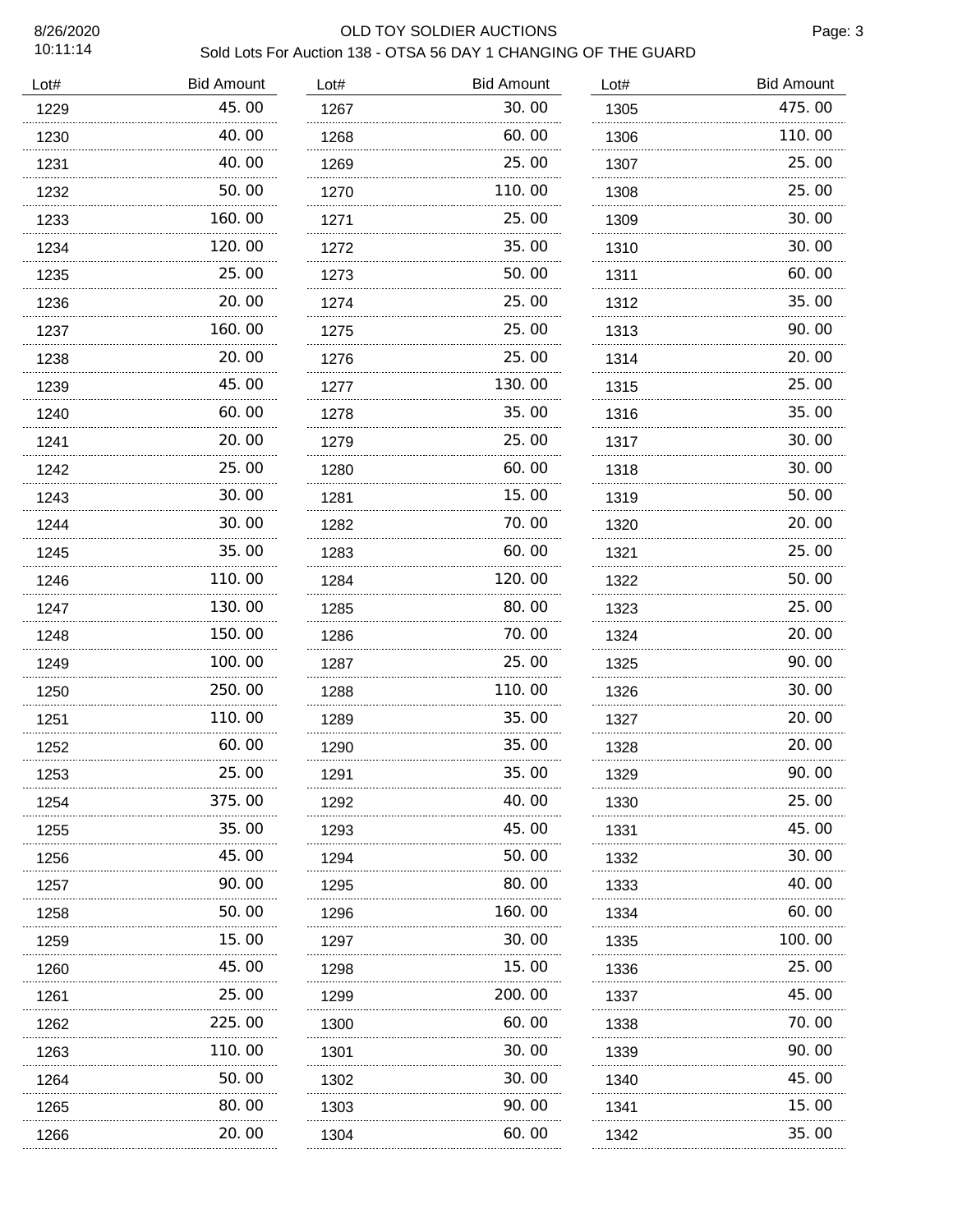10:11:14

# 8/26/2020 OLD TOY SOLDIER AUCTIONS Sold Lots For Auction 138 - OTSA 56 DAY 1 CHANGING OF THE GUARD

| Lot# | <b>Bid Amount</b> | Lot# | <b>Bid Amount</b> |
|------|-------------------|------|-------------------|
| 1343 | 90.00             | 1381 | 25.00             |
| 1344 | 70.00             | 1382 | 20.00             |
| 1345 | 20.00             | 1383 | 110.00            |
| 1346 | 25.00             | 1384 | 80.00             |
| 1347 | 5.00              | 1385 | 40.00             |
| 1348 | 5.00              | 1386 | 20.00             |
| 1349 | 70.00             | 1387 | 15.00             |
| 1350 | 130.00            | 1388 | 10.00             |
| 1351 | 300.00            | 1389 | 30.00             |
| 1352 | 80.00             | 1390 | 70.00             |
| 1353 | 70.00             | 1391 | 45.00             |
| 1354 | 140.00            | 1392 | 35.00             |
| 1355 | 140.00            | 1393 | 5.00              |
| 1356 | 45.00             | 1394 | 140.00            |
| 1357 | 140.00            | 1395 | 80.00             |
| 1358 | 90.00             | 1396 | 15.00             |
| 1359 | 30.00             | 1397 | 20.00             |
| 1360 | 50.00             | 1398 | 35.00             |
| 1361 | 110.00            | 1399 | 30.00             |
| 1362 | 15.00             | 1400 | 130.00            |
| 1363 | 50.00             | 1401 | 30.00             |
| 1364 | 140.00            | 1402 | 10.00             |
| 1365 | 100.00            | 1403 | 30.00             |
| 1366 | 80.00             | 1404 | 90.00             |
| 1367 | 150.00            | 1405 | 160. OO           |
| 1368 | 110.00            | 1406 | 160.00            |
| 1369 | 130.00            | 1407 | 100.00            |
| 1370 | 40.00             | 1408 | 30.00             |
| 1371 | 45.00             | 1409 | 60.00             |
| 1372 | 30.00             | 1410 | 35.00             |
| 1373 | 50.00             | 1411 | 15.00             |
| 1374 | 15.00             | 1412 | 30.00             |
| 1375 | 45.00             | 1413 | 45.00             |
| 1376 | 45.00             | 1414 | 5.00              |
| 1377 | 25.00             | 1415 | 20.00             |
| 1378 | 30.00             |      |                   |
| 1379 | 30.00             |      |                   |
| 1380 | 80.00             |      |                   |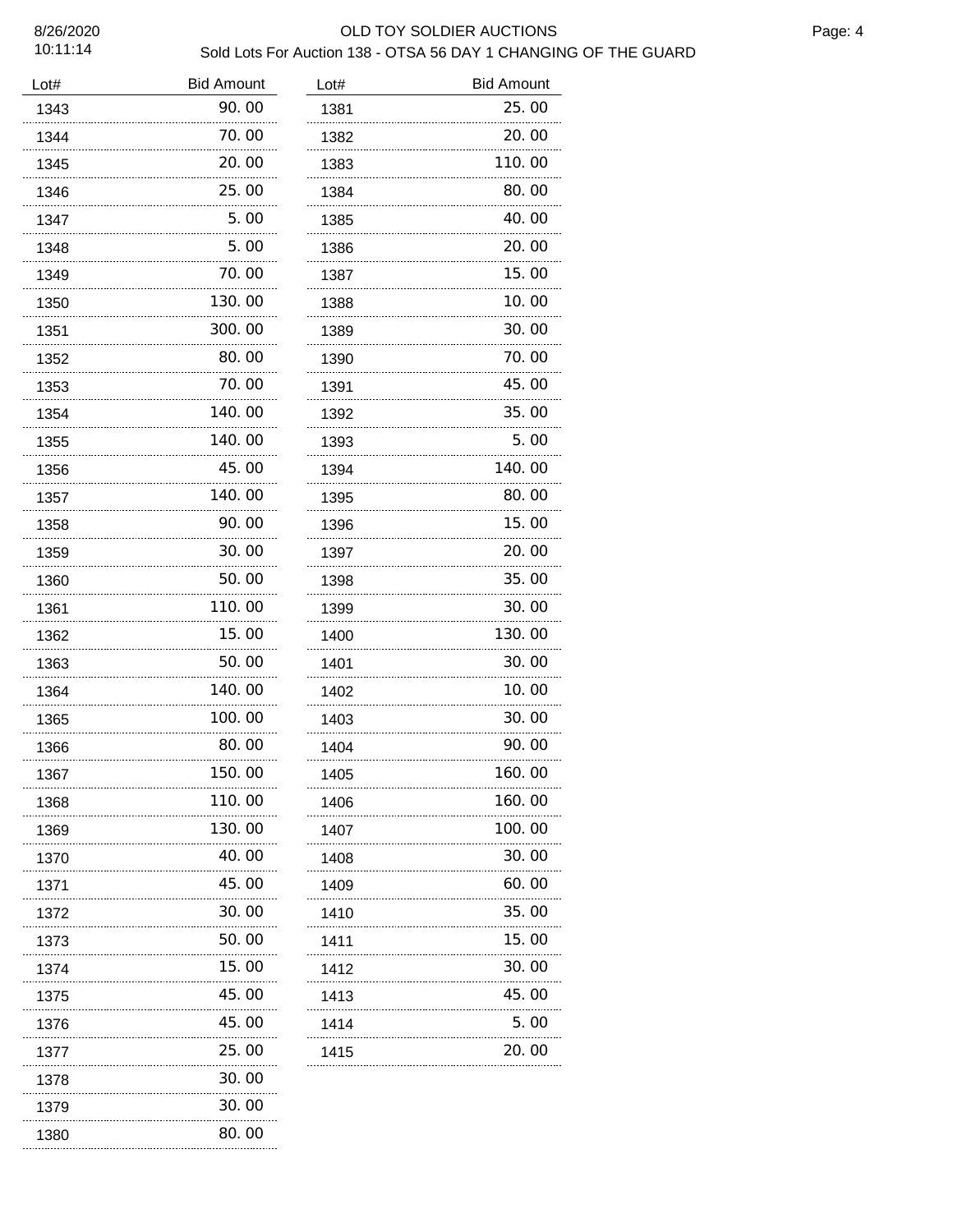### 8/26/2020 OLD TOY SOLDIER AUCTIONS Sold Lots For Auction 131 - OTSA 56 DAY 2 CHANGING OF THE GUARD

| Lot# | <b>Bid Amount</b> | Lot# | <b>Bid Amount</b> | Lot# | <b>Bid Amount</b> |
|------|-------------------|------|-------------------|------|-------------------|
| 2001 | 100.00            | 2039 | 130.00            | 2077 | 80.00             |
| 2002 | 325.00            | 2040 | 45.00             | 2078 | 60.00             |
| 2003 | 40.00             | 2041 | 50.00             | 2079 | 20.00             |
| 2004 | 50.00             | 2042 | 80.00             | 2080 | 25. 00            |
| 2005 | 45.00             | 2043 | 50.00             | 2081 | 70.00             |
| 2006 | 170.00            | 2044 | 60.00             | 2082 | 70.00             |
| 2007 | 275.00            | 2045 | 275.00            | 2083 | 80.00             |
| 2008 | 225.00            | 2046 | 100.00            | 2084 | 80.00             |
| 2009 | 90.00             | 2047 | 90.00             | 2085 | 20.00             |
| 2010 | 180.00            | 2048 | 120. 00           | 2086 | 100. 00           |
| 2011 | 120.00            | 2049 | 80.00             | 2087 | 60.00             |
| 2012 | 120.00            | 2050 | 35. OO            | 2088 | 130. 00           |
| 2013 | 250.00            | 2051 | 100.00            | 2089 | 70. 00            |
| 2014 | 70.00             | 2052 | 80.00             | 2090 | 80.00             |
| 2015 | 90.00             | 2053 | 110. 00           | 2091 | 80.00             |
| 2016 | 50.00             | 2054 | 80.00             | 2092 | 40. 00            |
| 2017 | 80.00             | 2055 | 170.00            | 2093 | 45.00             |
| 2018 | 200.00            | 2056 | 180.00            | 2094 | 60.00             |
| 2019 | 70.00             | 2057 | 35. OO            | 2095 | 30.00             |
| 2020 | 140.00            | 2058 | 60.00             | 2096 | 40.00             |
| 2021 | 550.00            | 2059 | 250.00            | 2097 | 90.00             |
| 2022 | 275.00            | 2060 | 100.00            | 2098 | 120.00            |
| 2023 | 160.00<br>.       | 2061 | 110.00            | 2099 | 40.00             |
| 2024 | 180.00            | 2062 | 80.00             | 2100 | 70.00             |
| 2025 | 375.00            | 2063 | 475.00            | 2101 | 15.00             |
| 2026 | 180. 00           | 2064 | 70. 00            | 2102 | 110.00            |
| 2027 | 140.00            | 2065 | 200.00            | 2103 | 100.00            |
| 2028 | 80.00             | 2066 | 80.00             | 2104 | 50.00             |
| 2029 | 80.00             | 2067 | 45.00             | 2105 | 50.00             |
| 2030 | 45.00             | 2068 | 90.00             | 2106 | 50.00             |
| 2031 | 70.00             | 2069 | 100.00            | 2107 | 50.00             |
| 2032 | 80.00             | 2070 | 250.00            | 2108 | 25.00             |
| 2033 | 45.00             | 2071 | 120.00            | 2109 | 20.00             |
| 2034 | 90.00             | 2072 | 190.00            | 2110 | 25.00             |
| 2035 | 325.00            | 2073 | 225.00            | 2111 | 20.00             |
| 2036 | 120.00            | 2074 | 80.00             | 2112 | 80.00             |
| 2037 | 60.00             | 2075 | 15.00             | 2113 | 60.00             |
| 2038 | 50. 00            | 2076 | 45. OO            | 2114 | 80.00             |
|      |                   |      |                   |      |                   |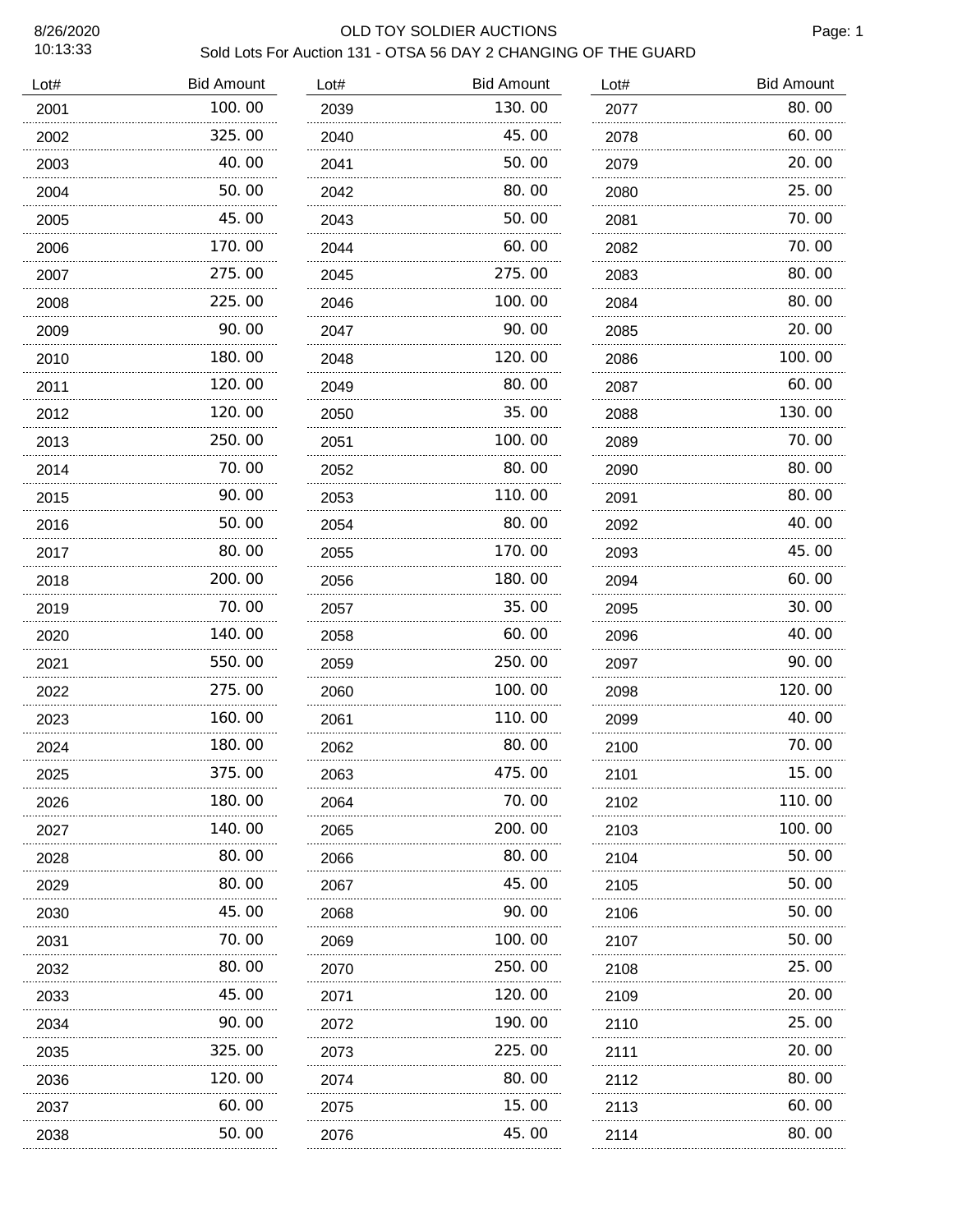## 8/26/2020 OLD TOY SOLDIER AUCTIONS Sold Lots For Auction 131 - OTSA 56 DAY 2 CHANGING OF THE GUARD

| Lot# | <b>Bid Amount</b> | Lot# | <b>Bid Amount</b> | Lot# | <b>Bid Amount</b> |
|------|-------------------|------|-------------------|------|-------------------|
| 2115 | 80.00             | 2153 | 800.00            | 2191 | 100.00            |
| 2116 | 80.00             | 2154 | 90.00             | 2192 | 70.00             |
| 2117 | 90.00             | 2155 | 60.00             | 2193 | 90.00             |
| 2118 | 170.00            | 2156 | 130.00            | 2194 | 45.00             |
| 2119 | 250.00            | 2157 | 70.00             | 2195 | 50.00             |
| 2120 | 250.00            | 2158 | 130.00            | 2196 | 40.00             |
| 2121 | 375.00            | 2159 | 180.00            | 2197 | 50.00             |
| 2122 | 40.00             | 2160 | 375.00            | 2198 | 45.00             |
| 2123 | 170.00            | 2161 | 70.00             | 2199 | 45.00             |
| 2124 | 150.00            | 2162 | 90.00             | 2200 | 45.00             |
| 2125 | 180.00            | 2163 | 225.00            | 2201 | 45.00             |
| 2126 | 140.00            | 2164 | 80.00             | 2202 | 90.00             |
| 2127 | 80.00             | 2165 | 90.00             | 2203 | 70.00             |
| 2128 | 190.00            | 2166 | 100.00            | 2204 | 45.00             |
| 2129 | 225.00            | 2167 | 80.00             | 2205 | 150.00            |
| 2130 | 60. 00            | 2168 | 90.00             | 2206 | 50.00             |
| 2131 | 100.00            | 2169 | 600. 00           | 2207 | 35.00             |
| 2132 | 170.00            | 2170 | 60.00             | 2208 | 30.00             |
| 2133 | 225.00            | 2171 | 30.00             | 2209 | 40.00             |
| 2134 | 325.00            | 2172 | 150.00            | 2210 | 35.00             |
| 2135 | 450.00            | 2173 | 45.00             | 2211 | 25.00             |
| 2136 | 190.00            | 2174 | 60.00             | 2212 | 10.00             |
| 2137 | 100.00            | 2175 | 150. 00           | 2213 | 45.00             |
| 2138 | 475.00            | 2176 | 110.00            | 2214 | 500.00            |
| 2139 | 160.00            | 2177 | 20.00             | 2215 | 100.00            |
| 2140 | 70. 00            | 2178 | 90. 00            | 2216 | 60.00             |
| 2141 | .<br>225.00       | 2179 | 30.00             | 2217 | 70.00             |
| 2142 | 110.00            | 2180 | 70.00             | 2218 | 90.00             |
| 2143 | 90.00             | 2181 | 100. 00           | 2219 | 60.00             |
| 2144 | 180.00            | 2182 | 180. 00           | 2220 | 60.00             |
| 2145 | 110.00            | 2183 | 90.00             | 2221 | 35.00             |
| 2146 | 80.00             | 2184 | 100. 00           | 2222 | 60.00             |
| 2147 | 90.00             | 2185 | 110.00            | 2223 | 35.00             |
| 2148 | 80.00             | 2186 | 60.00             | 2224 | 180.00            |
| 2149 | 90.00             | 2187 | 110. 00           | 2225 | 80.00             |
| 2150 | 100.00            | 2188 | 45.00             | 2226 | 35.00             |
| 2151 | 450.00            | 2189 | 200.00            | 2227 | 30.00             |
| 2152 | 70.00             | 2190 | 110.00            | 2228 | 35.00             |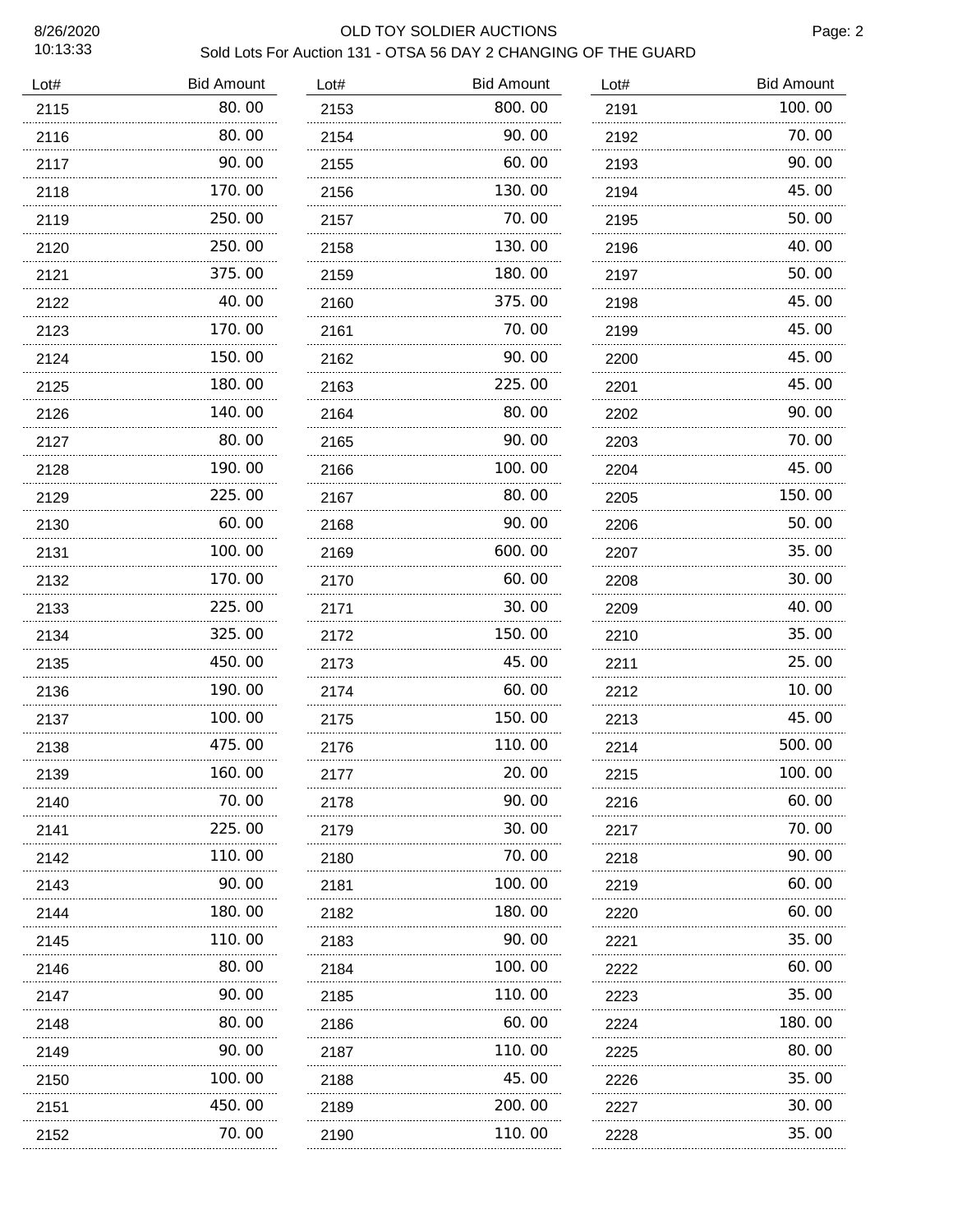# 8/26/2020 OLD TOY SOLDIER AUCTIONS

| Sold Lots For Auction 131 - OTSA 56 DAY 2 CHANGING OF THE GUARD |  |  |  |
|-----------------------------------------------------------------|--|--|--|
|                                                                 |  |  |  |

| Lot# | <b>Bid Amount</b> | Lot# | <b>Bid Amount</b> | Lot# | <b>Bid Amount</b> |
|------|-------------------|------|-------------------|------|-------------------|
| 2229 | 30.00             | 2267 | 50.00             | 2305 | 70.00             |
| 2230 | 350.00            | 2268 | 140.00            | 2306 | 90.00             |
| 2231 | 50.00             | 2269 | 80.00             | 2307 | 80.00             |
| 2232 | 120.00            | 2270 | 20.00             | 2308 | 70.00             |
| 2233 | 80.00             | 2271 | 35.00             | 2309 | 90.00             |
| 2234 | 130.00            | 2272 | 60.00             | 2310 | 100.00            |
| 2235 | 150.00            | 2273 | 160.00            | 2311 | 120.00            |
| 2236 | 40.00             | 2274 | 15.00             | 2312 | 80.00             |
| 2237 | 30.00             | 2275 | 70.00             | 2313 | 80.00             |
| 2238 | 40.00             | 2276 | 50.00             | 2314 | 80.00             |
| 2239 | 20.00             | 2277 | 80.00             | 2315 | 70.00             |
| 2240 | 45.00             | 2278 | 50.00             | 2316 | 60.00             |
| 2241 | 35.00             | 2279 | 70.00             | 2317 | 80.00             |
| 2242 | 40.00             | 2280 | 20.00             | 2318 | 110.00            |
| 2243 | 40.00             | 2281 | 25.00             | 2319 | 90.00             |
| 2244 | 110.00            | 2282 | 25.00             | 2320 | 80.00             |
| 2245 | 325.00            | 2283 | 190.00            | 2321 | 70.00             |
| 2246 | 800.00            | 2284 | 150.00            | 2322 | 100.00            |
| 2247 | 130.00            | 2285 | 350.00            | 2323 | 80.00             |
| 2248 | 60.00             | 2286 | 110. 00           | 2324 | 90.00             |
| 2249 | 50.00             | 2287 | 50.00             | 2325 | 100.00            |
| 2250 | 70.00             | 2288 | 35.00             | 2326 | 120.00            |
| 2251 | 35.00             | 2289 | 60.00             | 2327 | 40.00             |
| 2252 | 120.00            | 2290 | 45.00             | 2328 | 160.00            |
| 2253 | 45.00<br>         | 2291 | 60.00             | 2329 | 30.00             |
| 2254 | 30.00             | 2292 | 450.00            | 2330 | 25.00             |
| 2255 | 70. 00<br>.       | 2293 | 700. 00           | 2331 | 30. 00            |
| 2256 | 30.00             | 2294 | 90. 00            | 2332 | 30.00             |
| 2257 | 100. 00           | 2295 | 140.00            | 2333 | 35.00             |
| 2258 | 80.00             | 2296 | 100.00            | 2334 | 25.00             |
| 2259 | 15.00<br>.        | 2297 | 80.00             | 2335 | 10.00             |
| 2260 | 50.00             | 2298 | 190.00            | 2336 | 30.00             |
| 2261 | 40.00             | 2299 | 90.00             | 2337 | 20.00             |
| 2262 | 35.00             | 2300 | 80.00             | 2338 | 10.00             |
| 2263 | 25.00             | 2301 | 80.00             | 2339 | 10.00             |
| 2264 | 80.00             | 2302 | 110. 00           | 2340 | 15.00             |
| 2265 | 80.00             | 2303 | 90.00             | 2341 | 10.00             |
| 2266 | 100.00            | 2304 | 60.00             | 2342 | 10.00             |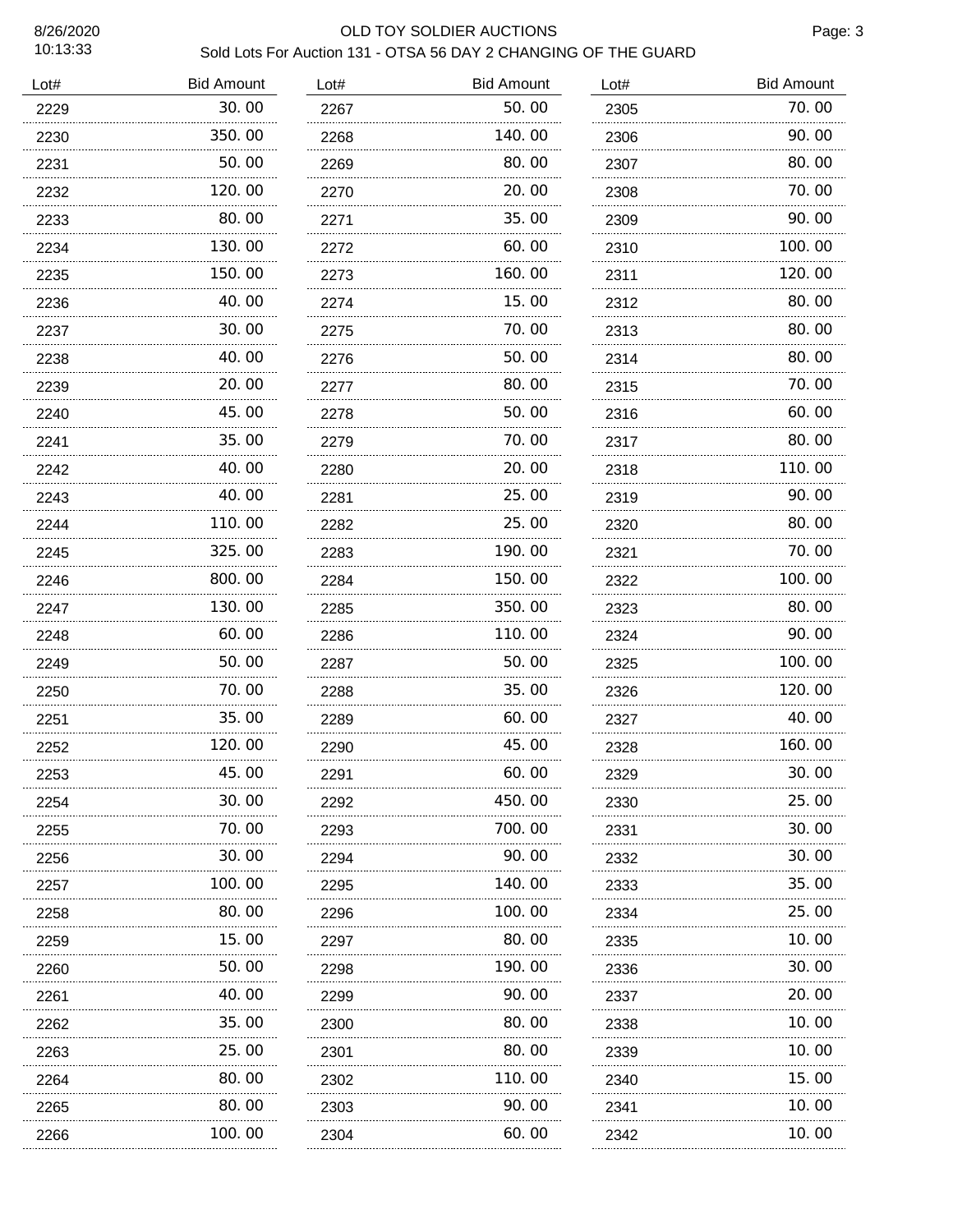### 8/26/2020 OLD TOY SOLDIER AUCTIONS Sold Lots For Auction 131 - OTSA 56 DAY 2 CHANGING OF THE GUARD

| Lot# | <b>Bid Amount</b> | Lot# | <b>Bid Amount</b> | Lot# | <b>Bid Amount</b> |
|------|-------------------|------|-------------------|------|-------------------|
| 2343 | 10.00             | 2381 | 35.00             | 2419 | 80.00             |
| 2344 | 15.00             | 2382 | 45.00             | 2420 | 70.00             |
| 2345 | 40.00             | 2383 | 45.00             | 2421 | 70.00             |
| 2346 | 70.00             | 2384 | 30.00             | 2422 | 250.00            |
| 2347 | 20.00             | 2385 | 30.00             | 2423 | 300.00            |
| 2348 | 25.00             | 2386 | 35.00             | 2424 | 20.00             |
| 2349 | 30. 00            | 2387 | 30. OO            | 2425 | 90.00             |
| 2350 | 60.00             | 2388 | 40.00             | 2426 | 110.00            |
| 2351 | 70.00             | 2389 | 30.00             | 2427 | 100.00            |
| 2352 | 120.00            | 2390 | 375.00            | 2428 | 150.00            |
| 2353 | 160.00            | 2391 | 250.00            | 2429 | 170.00            |
| 2354 | 170.00            | 2392 | 425.00            | 2430 | 110.00            |
| 2355 | 140.00            | 2393 | 225.00            | 2431 | 110.00            |
| 2356 | 90.00             | 2394 | 275.00            | 2432 | 130.00            |
| 2357 | 120.00            | 2395 | 350.00            | 2433 | 150.00            |
| 2358 | 130.00            | 2396 | 60.00             | 2434 | 130.00            |
| 2359 | 140.00            | 2397 | 275.00            | 2435 | 150.00            |
| 2360 | 170.00            | 2398 | 300.00            | 2436 | 140.00            |
| 2361 | 140.00            | 2399 | 120.00            | 2437 | 150.00            |
| 2362 | 70.00             | 2400 | 130.00            | 2438 | 150.00            |
| 2363 | 35.00             | 2401 | 120.00            | 2439 | 170.00            |
| 2364 | 35.00<br>.        | 2402 | 180.00            | 2440 | 160.00            |
| 2365 | 30.00             | 2403 | 475.00            | 2441 | 130.00            |
| 2366 | 35.00             | 2404 | 150.00            | 2442 | 130.00            |
| 2367 | 25.00             | 2405 | 25.00             | 2443 | 120.00            |
| 2368 | 35.00             | 2406 | 25.00             | 2444 | 160.00            |
| 2369 | 50. 00            | 2407 | 110. 00           | 2445 | 130.00            |
| 2370 | 25.00             | 2408 | 300. 00           | 2446 | 140.00            |
| 2371 | 25.00             | 2409 | 60. 00            | 2447 | 225.00            |
| 2372 | 25.00             | 2410 | 110. 00           | 2448 | 120.00            |
| 2373 | 20. 00            | 2411 | 60. 00            | 2449 | 225.00            |
| 2374 | 30.00             | 2412 | 90.00             | 2450 | 140.00            |
| 2375 | 30.00             | 2413 | 90.00             | 2451 | 130.00            |
| 2376 | 20.00             | 2414 | 80.00             | 2452 | 110.00            |
| 2377 | 40.00             | 2415 | 130. 00           | 2453 | 130.00            |
| 2378 | 30. 00            | 2416 | 100. 00           | 2454 | 110.00            |
| 2379 | 20. 00            | 2417 | 90. 00            | 2455 | 275.00            |
| 2380 | 45.00             | 2418 | 80.00             | 2456 | 110.00            |
|      |                   |      |                   |      |                   |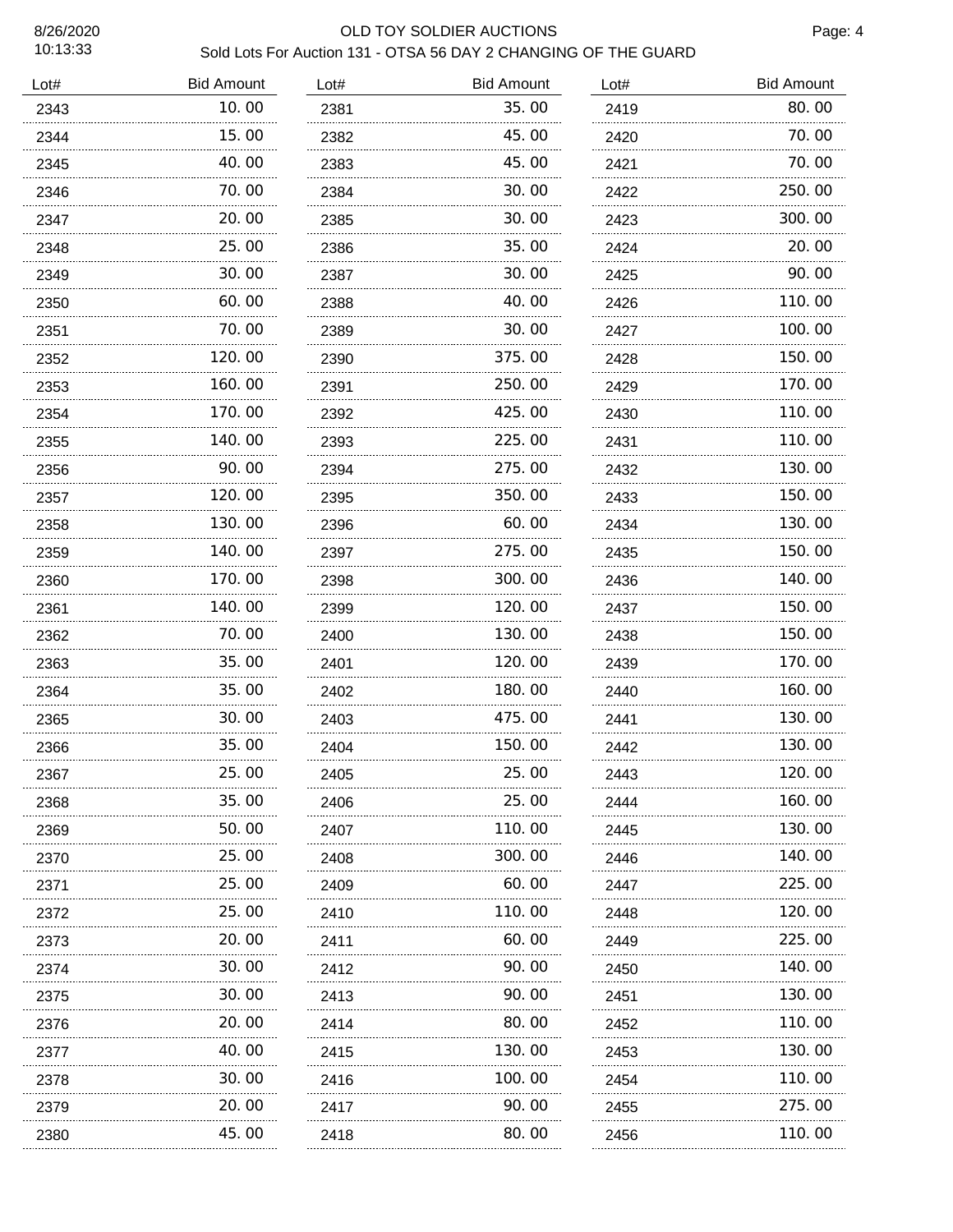age: 5

| 8/26/2020<br>10:13:33 | Sold Lots For Auction 131 - OTSA 56 DAY 2 CHANGING OF THE GUARD | Pa   |                   |      |                   |
|-----------------------|-----------------------------------------------------------------|------|-------------------|------|-------------------|
| Lot#                  | <b>Bid Amount</b>                                               | Lot# | <b>Bid Amount</b> | Lot# | <b>Bid Amount</b> |
| 2457                  | 180.00                                                          | 2495 | 225,00            | 2533 | 35.00             |
| 2458                  | 180.00                                                          | 2496 | 475.00            | 2534 | 60.00             |
| 2459                  | .<br>140.00                                                     | 2497 | 325.00            | 2535 | 50.00             |
| 2460                  | 160.00                                                          | 2498 | 250.00            | 2536 | 40.00             |
| 2461                  | 500, 00                                                         | 2499 | 275.00            | 2537 | 90.00             |
| 2462                  | 400.00                                                          | 2500 | 275.00            | 2538 | 35.00             |
| 2463                  | 325,00                                                          | 2501 | 180.00            | 2539 | 50.00             |
| 2464                  | 375.00                                                          | 2502 | 250.00            | 2540 | 25.00             |
| 2465                  | 450.00                                                          | 2503 | 150.00            | 2541 | 35.00             |
| 2466                  | 900.00                                                          | 2504 | 120.00            | 2542 | 25.00             |
| 2467                  | 100.00                                                          | 2505 | 120.00            | 2543 | 70.00             |
| 2468                  | 300.00                                                          | 2506 | 150.00            | 2544 | 60.00             |
| 2469                  | 140.00                                                          | 2507 | 120.00            | 2545 | 20.00             |
| 2470                  | 550.00                                                          | 2508 | 110.00            | 2546 | 130.00            |
| 2471                  | 250.00                                                          | 2509 | 140.00            | 2547 | 35.00             |
| 2472                  | 300.00                                                          | 2510 | 110. 00           | 2548 | 40.00             |
| 2473                  | 325.00                                                          | 2511 | 600. 00           | 2549 | 25.00             |
| 2474                  | 550.00                                                          | 2512 | 110. 00           | 2550 | 25.00             |
| 2475                  | 350.00                                                          | 2513 | 110. 00           | 2551 | 20.00             |
| 2476                  | 130.00                                                          | 2514 | 120.00            | 2552 | 20.00             |
| 2477                  | 140.00                                                          | 2515 | 140.00            | 2553 | 20.00             |
| 2478                  | 2, 300. 00                                                      | 2516 | 140.00            | 2554 | 20.00             |
| 2479                  | 375.00                                                          | 2517 | 275.00            | 2555 | 40.00             |
| 2480                  | 325.00                                                          | 2518 | 120.00            | 2556 | 30.00             |
| 2481                  | 200.00                                                          | 2519 | 130. 00           | 2557 | 25.00             |
| 2482                  | 325.00                                                          | 2520 | 225.00            | 2558 | 100.00            |
| 2483                  | 190.00                                                          | 2521 | 225.00            | 2559 | 90.00             |
| 2484                  | 1, 900. 00                                                      | 2522 | 350.00            | 2560 | 100.00            |
| 2485                  | 300.00                                                          | 2523 | 70. 00            | 2561 | 45.00             |
| 2486                  | 180.00                                                          | 2524 | 60.00             | 2562 | 70.00             |
| 2487                  | 300.00                                                          | 2525 | 60.00             | 2563 | 50.00             |
| 2488                  | 375.00                                                          | 2526 | 30.00             | 2564 | 110.00            |
| 2489                  | 300.00                                                          | 2527 | 50.00             | 2565 | 100.00            |
| 2490                  | 300.00<br>.                                                     | 2528 | 40.00<br>.        | 2566 | 50.00             |
| 2491                  | 275.00                                                          | 2529 | 70.00             | 2567 | 70.00             |
| 2492                  | 275.00                                                          | 2530 | 70. 00            | 2568 | 130.00            |
| 2493                  | 300.00                                                          | 2531 | 80.00             | 2569 | 50.00             |
| 2494                  | 650.00                                                          | 2532 | 35.00             | 2570 | 70.00             |

35.00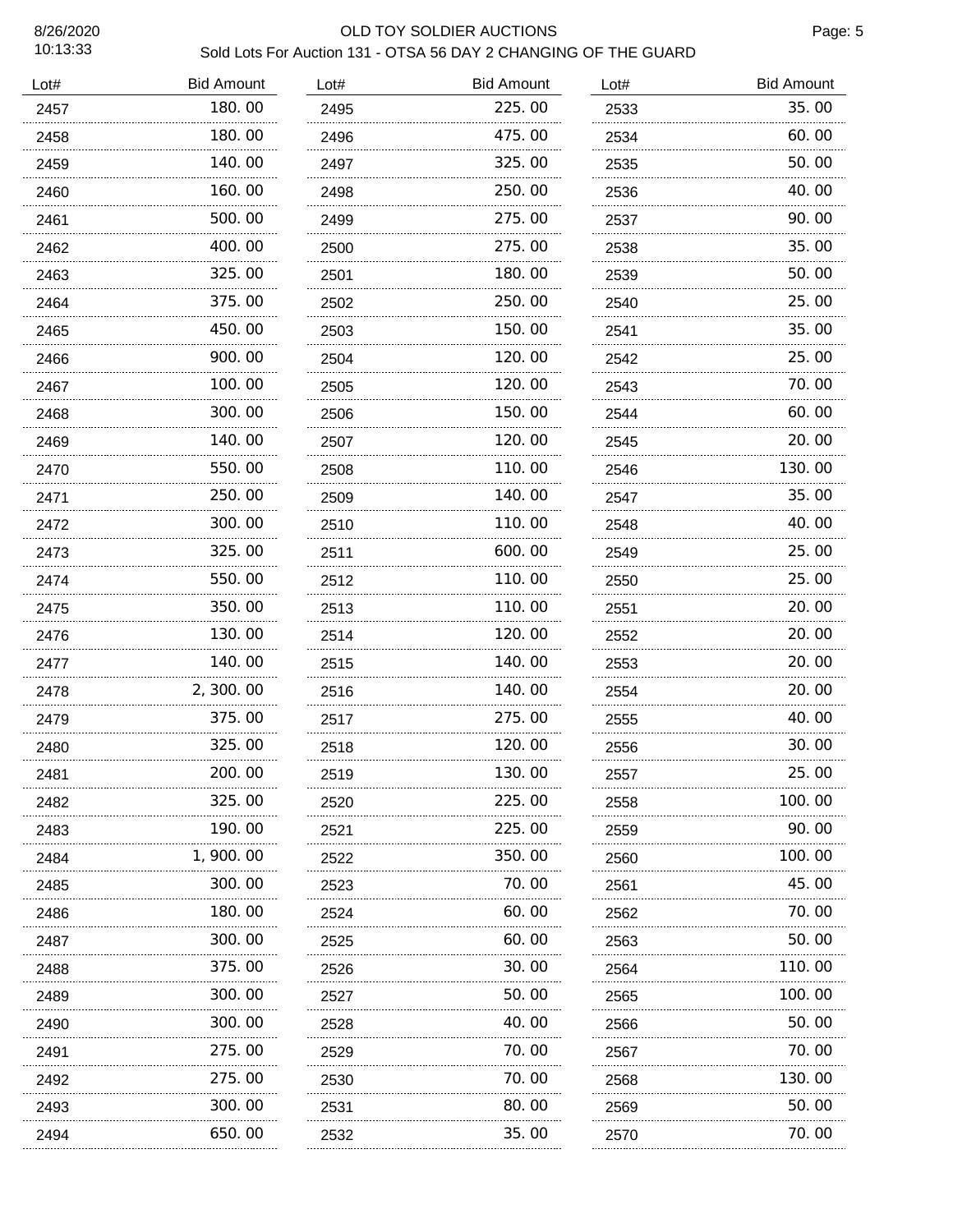| Lot# | <b>Bid Amount</b> |
|------|-------------------|
| 2571 | 45.00             |
| 2572 | 50.00             |
| 2573 | 40.00             |
| 2574 | 50.00             |
| 2575 | 150.00            |
| 2576 | 35.00             |
| 2577 | 45.00             |
| 2578 | 35.00             |
| 2579 | 225.00            |
| 2580 | 40.00             |
| 2581 | 40.00             |
| 2582 | 20.00             |
| 2583 | 15.00             |
| 2584 | 30.00             |
| 2585 | 60.00             |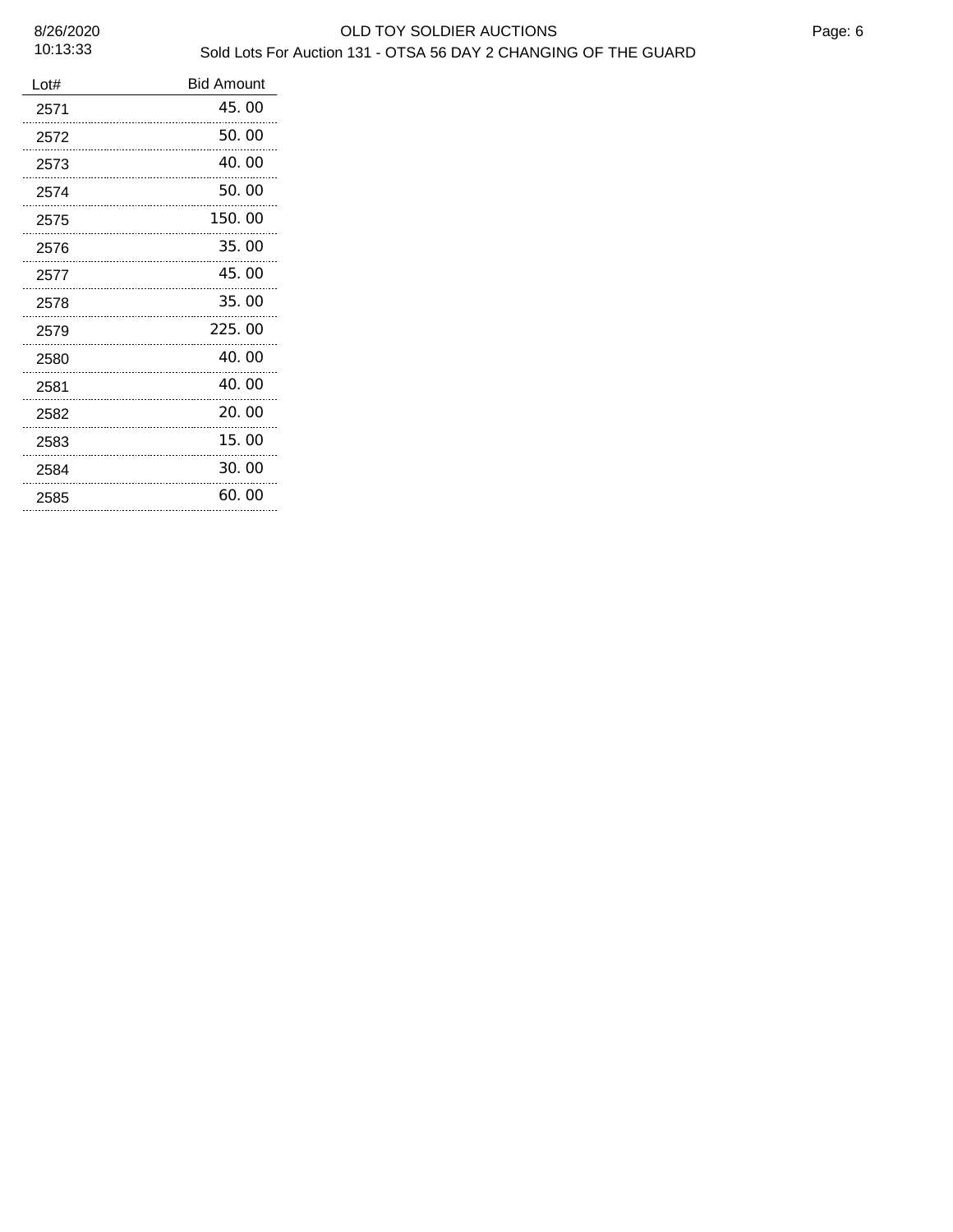# 8/26/2020 OLD TOY SOLDIER AUCTIONS Sold Lots For Auction 137 - OTSA 56 DAY 3 CHANGING OF THE GUARD

| Lot# | <b>Bid Amount</b> | Lot# | <b>Bid Amount</b> | Lot# | <b>Bid Amount</b> |
|------|-------------------|------|-------------------|------|-------------------|
| 3001 | 110.00            | 3039 | 180.00            | 3077 | 45.00             |
| 3002 | 70.00             | 3040 | 40.00             | 3078 | 45.00             |
| 3003 | 90.00             | 3041 | 35.00             | 3079 | 40.00             |
| 3004 | 120.00            | 3042 | 190.00            | 3080 | 40.00             |
| 3005 | 60.00             | 3043 | 225.00            | 3081 | 60.00             |
| 3006 | 50.00             | 3044 | 300.00            | 3082 | 45.00             |
| 3007 | 120.00            | 3045 | 250.00            | 3083 | 60.00             |
| 3008 | 140.00            | 3046 | 250.00            | 3084 | 45.00             |
| 3009 | 120.00            | 3047 | 325.00            | 3085 | 35.00             |
| 3010 | 150.00            | 3048 | 350.00            | 3086 | 35.00             |
| 3011 | 50.00             | 3049 | 350.00            | 3087 | 60.00             |
| 3012 | 70.00             | 3050 | 350.00            | 3088 | 100.00            |
| 3013 | 45.00             | 3051 | 40.00             | 3089 | 45.00             |
| 3014 | 120.00            | 3052 | 25.00             | 3090 | 50.00             |
| 3015 | 45.00             | 3053 | 20.00             | 3091 | 35.00             |
| 3016 | 35.00             | 3054 | 20.00             | 3092 | 40.00             |
| 3017 | 50.00             | 3055 | 25.00             | 3093 | 70.00             |
| 3018 | 30.00             | 3056 | 25.00             | 3094 | 100.00            |
| 3019 | 80.00             | 3057 | 30.00             | 3095 | 100.00            |
| 3020 | 45.00             | 3058 | 20.00             | 3096 | 80.00             |
| 3021 | 45.00             | 3059 | 20.00             | 3097 | 110.00            |
| 3022 | 45.00             | 3060 | 30.00             | 3098 | 45.00             |
| 3023 | 60.00             | 3061 | 35.00             | 3099 | 35.00             |
| 3024 | 45.00             | 3062 | 40.00             | 3100 | 25.00             |
| 3025 | 45.00             | 3063 | 40.00             | 3101 | 30.00             |
| 3026 | 60.00             | 3064 | 30. 00            | 3102 | 50.00             |
| 3027 | 80.00             | 3065 | 40.00             | 3103 | 30.00             |
| 3028 | 80.00             | 3066 | 45.00             | 3104 | 40.00             |
| 3029 | 35.00             | 3067 | 80.00             | 3105 | 45.00             |
| 3030 | 70.00             | 3068 | 100.00            | 3106 | 35.00             |
| 3031 | 90.00             | 3069 | 30.00             | 3107 | 20.00             |
| 3032 | 100.00            | 3070 | 25.00             | 3108 | 35.00             |
| 3033 | 45.00             | 3071 | 70.00             | 3109 | 70.00             |
| 3034 | 70.00             | 3072 | 250.00            | 3110 | 40.00             |
| 3035 | 120.00            | 3073 | 80.00             | 3111 | 100.00            |
| 3036 | 120.00            | 3074 | 50.00             | 3112 | 25.00             |
| 3037 | 110.00            | 3075 | 50.00             | 3113 | 25.00             |
| 3038 | 40.00             | 3076 | 70.00             | 3114 | 100.00            |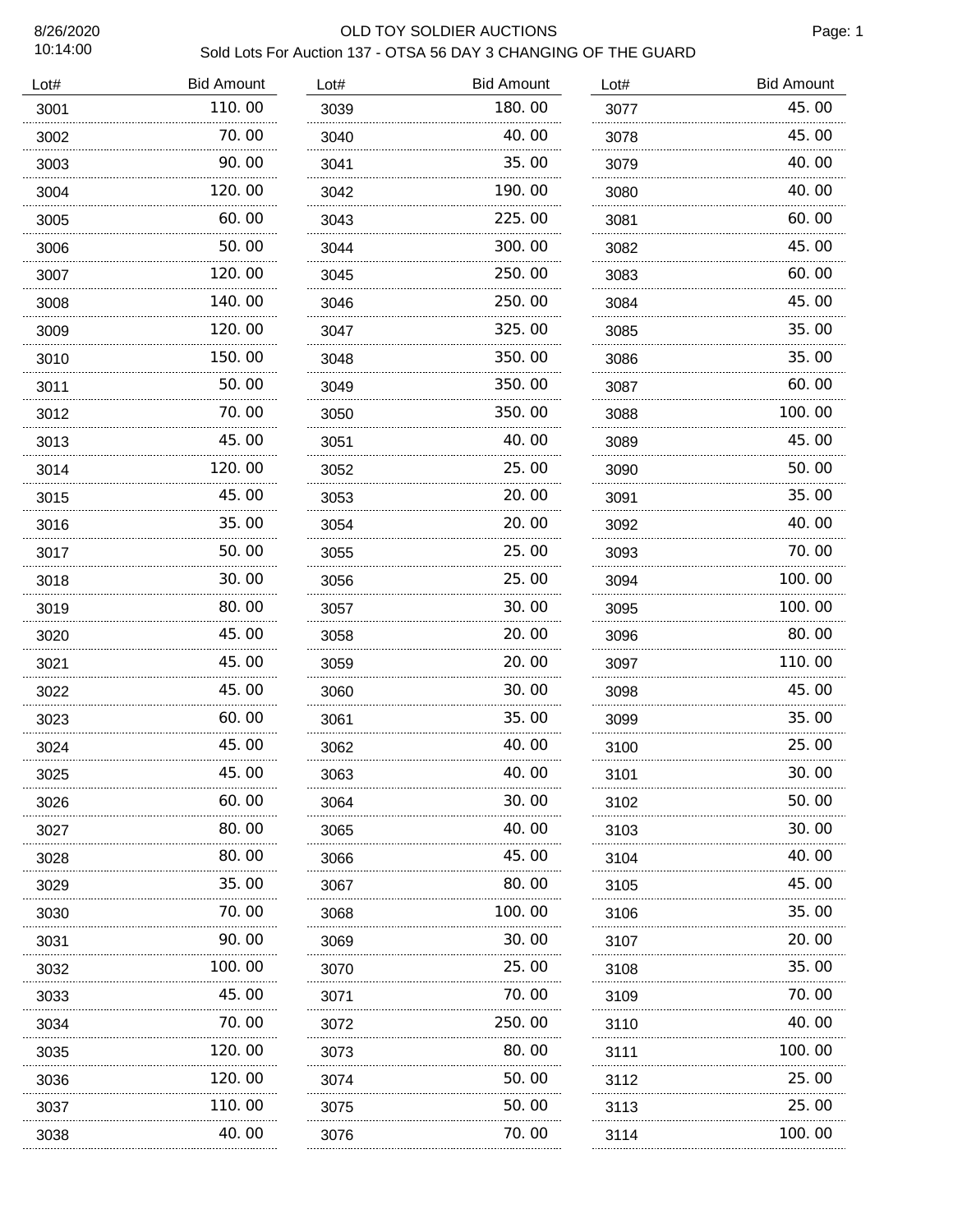# 8/26/2020 OLD TOY SOLDIER AUCTIONS

| Sold Lots For Auction 137 - OTSA 56 DAY 3 CHANGING OF THE GUARD |
|-----------------------------------------------------------------|
|-----------------------------------------------------------------|

| 80.00<br>130.00<br>300.00<br>3115<br>3153<br>3191<br>35.00<br>30.00<br>325.00<br>3116<br>3192<br>3154<br>25.00<br>160.00<br>40.00<br>3117<br>3155<br>3193<br>120.00<br>15.00<br>50.00<br>3118<br>3194<br>3156<br>60.00<br>80.00<br>60.00<br>3119<br>3195<br>3157<br>45.00<br>60.00<br>80.00<br>3120<br>3158<br>3196<br>45.00<br>25.00<br>90.00<br>3121<br>3197<br>3159<br>140.00<br>90.00<br>25.00<br>3122<br>3160<br>3198<br>90.00<br>45.00<br>90.00<br>3123<br>3161<br>3199<br>40.00<br>45.00<br>90. OO<br>3124<br>3162<br>3200<br>140.00<br>150.00<br>80.00<br>3125<br>3163<br>3201<br>110.00<br>30.00<br>50.00<br>3126<br>3164<br>3202<br>15.00<br>80.00<br>60.00<br>3127<br>3165<br>3203<br>25.00<br>60.00<br>50.00<br>3128<br>3166<br>3204<br>45.00<br>100.00<br>70.00<br>3129<br>3167<br>3205<br>50.00<br>225.00<br>40.00<br>3130<br>3168<br>3206<br>100.00<br>110.00<br>40.00<br>3131<br>3169<br>3207<br>15.00<br>70.00<br>30.00<br>3132<br>3170<br>3208<br>35.00<br>25.00<br>20.00<br>3133<br>3171<br>3209<br>20.00<br>45.00<br>40.00<br>3134<br>3172<br>3210<br>35.00<br>70.00<br>90.00<br>3135<br>3173<br>3211<br>70.00<br>35.00<br>100.00<br>3136<br>3174<br>3212<br>225.00<br>30.00<br>70.00<br>3137<br>3175<br>3213<br>80.00<br>100.00<br>45.00<br>3138<br>3176<br>3214<br>3139<br>50. OO<br>3177<br>60. 00<br>3215<br>45.00<br>40.00<br>60. 00<br>100. 00<br>3140<br>3178<br>3216<br>40.00<br>35.00<br>60.00<br>3179<br>3217<br>3141<br>35.00<br>60.00<br>50.00<br>3142<br>3180<br>3218<br>25.00<br>45.00<br>50.00<br>3143<br>3181<br>3219<br>.<br>35.00<br>70.00<br>20.00<br>3144<br>3182<br>3220<br>35.00<br>40.00<br>60.00<br>3183<br>3145<br>3221<br>.<br>80.00<br>10.00<br>45.00<br>3146<br>3222<br>3184<br>45.00<br>60.00<br>50.00<br>3147<br>3185<br>3223<br>.<br>190.00<br>45.00<br>50.00<br>3148<br>3186<br>3224<br>40.00<br>25.00<br>325.00<br>3149<br>3187<br>3225<br>30.00<br>80.00<br>40.00<br>3150<br>3188<br>3226<br>45.00<br>70.00<br>40.00<br>3151<br>3189<br>3227<br>.<br>275.00<br>50.00<br>90.00<br>3152<br>3190<br>3228 | Lot# | <b>Bid Amount</b> | Lot# | <b>Bid Amount</b> | Lot# | <b>Bid Amount</b> |
|-------------------------------------------------------------------------------------------------------------------------------------------------------------------------------------------------------------------------------------------------------------------------------------------------------------------------------------------------------------------------------------------------------------------------------------------------------------------------------------------------------------------------------------------------------------------------------------------------------------------------------------------------------------------------------------------------------------------------------------------------------------------------------------------------------------------------------------------------------------------------------------------------------------------------------------------------------------------------------------------------------------------------------------------------------------------------------------------------------------------------------------------------------------------------------------------------------------------------------------------------------------------------------------------------------------------------------------------------------------------------------------------------------------------------------------------------------------------------------------------------------------------------------------------------------------------------------------------------------------------------------------------------------------------------------------------------------------------------------------------------------------------------------------------------------------------------------------------------------------------------------------------------------------------------------------------------------------------------------------------------------------------------------------------------------------|------|-------------------|------|-------------------|------|-------------------|
|                                                                                                                                                                                                                                                                                                                                                                                                                                                                                                                                                                                                                                                                                                                                                                                                                                                                                                                                                                                                                                                                                                                                                                                                                                                                                                                                                                                                                                                                                                                                                                                                                                                                                                                                                                                                                                                                                                                                                                                                                                                             |      |                   |      |                   |      |                   |
|                                                                                                                                                                                                                                                                                                                                                                                                                                                                                                                                                                                                                                                                                                                                                                                                                                                                                                                                                                                                                                                                                                                                                                                                                                                                                                                                                                                                                                                                                                                                                                                                                                                                                                                                                                                                                                                                                                                                                                                                                                                             |      |                   |      |                   |      |                   |
|                                                                                                                                                                                                                                                                                                                                                                                                                                                                                                                                                                                                                                                                                                                                                                                                                                                                                                                                                                                                                                                                                                                                                                                                                                                                                                                                                                                                                                                                                                                                                                                                                                                                                                                                                                                                                                                                                                                                                                                                                                                             |      |                   |      |                   |      |                   |
|                                                                                                                                                                                                                                                                                                                                                                                                                                                                                                                                                                                                                                                                                                                                                                                                                                                                                                                                                                                                                                                                                                                                                                                                                                                                                                                                                                                                                                                                                                                                                                                                                                                                                                                                                                                                                                                                                                                                                                                                                                                             |      |                   |      |                   |      |                   |
|                                                                                                                                                                                                                                                                                                                                                                                                                                                                                                                                                                                                                                                                                                                                                                                                                                                                                                                                                                                                                                                                                                                                                                                                                                                                                                                                                                                                                                                                                                                                                                                                                                                                                                                                                                                                                                                                                                                                                                                                                                                             |      |                   |      |                   |      |                   |
|                                                                                                                                                                                                                                                                                                                                                                                                                                                                                                                                                                                                                                                                                                                                                                                                                                                                                                                                                                                                                                                                                                                                                                                                                                                                                                                                                                                                                                                                                                                                                                                                                                                                                                                                                                                                                                                                                                                                                                                                                                                             |      |                   |      |                   |      |                   |
|                                                                                                                                                                                                                                                                                                                                                                                                                                                                                                                                                                                                                                                                                                                                                                                                                                                                                                                                                                                                                                                                                                                                                                                                                                                                                                                                                                                                                                                                                                                                                                                                                                                                                                                                                                                                                                                                                                                                                                                                                                                             |      |                   |      |                   |      |                   |
|                                                                                                                                                                                                                                                                                                                                                                                                                                                                                                                                                                                                                                                                                                                                                                                                                                                                                                                                                                                                                                                                                                                                                                                                                                                                                                                                                                                                                                                                                                                                                                                                                                                                                                                                                                                                                                                                                                                                                                                                                                                             |      |                   |      |                   |      |                   |
|                                                                                                                                                                                                                                                                                                                                                                                                                                                                                                                                                                                                                                                                                                                                                                                                                                                                                                                                                                                                                                                                                                                                                                                                                                                                                                                                                                                                                                                                                                                                                                                                                                                                                                                                                                                                                                                                                                                                                                                                                                                             |      |                   |      |                   |      |                   |
|                                                                                                                                                                                                                                                                                                                                                                                                                                                                                                                                                                                                                                                                                                                                                                                                                                                                                                                                                                                                                                                                                                                                                                                                                                                                                                                                                                                                                                                                                                                                                                                                                                                                                                                                                                                                                                                                                                                                                                                                                                                             |      |                   |      |                   |      |                   |
|                                                                                                                                                                                                                                                                                                                                                                                                                                                                                                                                                                                                                                                                                                                                                                                                                                                                                                                                                                                                                                                                                                                                                                                                                                                                                                                                                                                                                                                                                                                                                                                                                                                                                                                                                                                                                                                                                                                                                                                                                                                             |      |                   |      |                   |      |                   |
|                                                                                                                                                                                                                                                                                                                                                                                                                                                                                                                                                                                                                                                                                                                                                                                                                                                                                                                                                                                                                                                                                                                                                                                                                                                                                                                                                                                                                                                                                                                                                                                                                                                                                                                                                                                                                                                                                                                                                                                                                                                             |      |                   |      |                   |      |                   |
|                                                                                                                                                                                                                                                                                                                                                                                                                                                                                                                                                                                                                                                                                                                                                                                                                                                                                                                                                                                                                                                                                                                                                                                                                                                                                                                                                                                                                                                                                                                                                                                                                                                                                                                                                                                                                                                                                                                                                                                                                                                             |      |                   |      |                   |      |                   |
|                                                                                                                                                                                                                                                                                                                                                                                                                                                                                                                                                                                                                                                                                                                                                                                                                                                                                                                                                                                                                                                                                                                                                                                                                                                                                                                                                                                                                                                                                                                                                                                                                                                                                                                                                                                                                                                                                                                                                                                                                                                             |      |                   |      |                   |      |                   |
|                                                                                                                                                                                                                                                                                                                                                                                                                                                                                                                                                                                                                                                                                                                                                                                                                                                                                                                                                                                                                                                                                                                                                                                                                                                                                                                                                                                                                                                                                                                                                                                                                                                                                                                                                                                                                                                                                                                                                                                                                                                             |      |                   |      |                   |      |                   |
|                                                                                                                                                                                                                                                                                                                                                                                                                                                                                                                                                                                                                                                                                                                                                                                                                                                                                                                                                                                                                                                                                                                                                                                                                                                                                                                                                                                                                                                                                                                                                                                                                                                                                                                                                                                                                                                                                                                                                                                                                                                             |      |                   |      |                   |      |                   |
|                                                                                                                                                                                                                                                                                                                                                                                                                                                                                                                                                                                                                                                                                                                                                                                                                                                                                                                                                                                                                                                                                                                                                                                                                                                                                                                                                                                                                                                                                                                                                                                                                                                                                                                                                                                                                                                                                                                                                                                                                                                             |      |                   |      |                   |      |                   |
|                                                                                                                                                                                                                                                                                                                                                                                                                                                                                                                                                                                                                                                                                                                                                                                                                                                                                                                                                                                                                                                                                                                                                                                                                                                                                                                                                                                                                                                                                                                                                                                                                                                                                                                                                                                                                                                                                                                                                                                                                                                             |      |                   |      |                   |      |                   |
|                                                                                                                                                                                                                                                                                                                                                                                                                                                                                                                                                                                                                                                                                                                                                                                                                                                                                                                                                                                                                                                                                                                                                                                                                                                                                                                                                                                                                                                                                                                                                                                                                                                                                                                                                                                                                                                                                                                                                                                                                                                             |      |                   |      |                   |      |                   |
|                                                                                                                                                                                                                                                                                                                                                                                                                                                                                                                                                                                                                                                                                                                                                                                                                                                                                                                                                                                                                                                                                                                                                                                                                                                                                                                                                                                                                                                                                                                                                                                                                                                                                                                                                                                                                                                                                                                                                                                                                                                             |      |                   |      |                   |      |                   |
|                                                                                                                                                                                                                                                                                                                                                                                                                                                                                                                                                                                                                                                                                                                                                                                                                                                                                                                                                                                                                                                                                                                                                                                                                                                                                                                                                                                                                                                                                                                                                                                                                                                                                                                                                                                                                                                                                                                                                                                                                                                             |      |                   |      |                   |      |                   |
|                                                                                                                                                                                                                                                                                                                                                                                                                                                                                                                                                                                                                                                                                                                                                                                                                                                                                                                                                                                                                                                                                                                                                                                                                                                                                                                                                                                                                                                                                                                                                                                                                                                                                                                                                                                                                                                                                                                                                                                                                                                             |      |                   |      |                   |      |                   |
|                                                                                                                                                                                                                                                                                                                                                                                                                                                                                                                                                                                                                                                                                                                                                                                                                                                                                                                                                                                                                                                                                                                                                                                                                                                                                                                                                                                                                                                                                                                                                                                                                                                                                                                                                                                                                                                                                                                                                                                                                                                             |      |                   |      |                   |      |                   |
|                                                                                                                                                                                                                                                                                                                                                                                                                                                                                                                                                                                                                                                                                                                                                                                                                                                                                                                                                                                                                                                                                                                                                                                                                                                                                                                                                                                                                                                                                                                                                                                                                                                                                                                                                                                                                                                                                                                                                                                                                                                             |      |                   |      |                   |      |                   |
|                                                                                                                                                                                                                                                                                                                                                                                                                                                                                                                                                                                                                                                                                                                                                                                                                                                                                                                                                                                                                                                                                                                                                                                                                                                                                                                                                                                                                                                                                                                                                                                                                                                                                                                                                                                                                                                                                                                                                                                                                                                             |      |                   |      |                   |      |                   |
|                                                                                                                                                                                                                                                                                                                                                                                                                                                                                                                                                                                                                                                                                                                                                                                                                                                                                                                                                                                                                                                                                                                                                                                                                                                                                                                                                                                                                                                                                                                                                                                                                                                                                                                                                                                                                                                                                                                                                                                                                                                             |      |                   |      |                   |      |                   |
|                                                                                                                                                                                                                                                                                                                                                                                                                                                                                                                                                                                                                                                                                                                                                                                                                                                                                                                                                                                                                                                                                                                                                                                                                                                                                                                                                                                                                                                                                                                                                                                                                                                                                                                                                                                                                                                                                                                                                                                                                                                             |      |                   |      |                   |      |                   |
|                                                                                                                                                                                                                                                                                                                                                                                                                                                                                                                                                                                                                                                                                                                                                                                                                                                                                                                                                                                                                                                                                                                                                                                                                                                                                                                                                                                                                                                                                                                                                                                                                                                                                                                                                                                                                                                                                                                                                                                                                                                             |      |                   |      |                   |      |                   |
|                                                                                                                                                                                                                                                                                                                                                                                                                                                                                                                                                                                                                                                                                                                                                                                                                                                                                                                                                                                                                                                                                                                                                                                                                                                                                                                                                                                                                                                                                                                                                                                                                                                                                                                                                                                                                                                                                                                                                                                                                                                             |      |                   |      |                   |      |                   |
|                                                                                                                                                                                                                                                                                                                                                                                                                                                                                                                                                                                                                                                                                                                                                                                                                                                                                                                                                                                                                                                                                                                                                                                                                                                                                                                                                                                                                                                                                                                                                                                                                                                                                                                                                                                                                                                                                                                                                                                                                                                             |      |                   |      |                   |      |                   |
|                                                                                                                                                                                                                                                                                                                                                                                                                                                                                                                                                                                                                                                                                                                                                                                                                                                                                                                                                                                                                                                                                                                                                                                                                                                                                                                                                                                                                                                                                                                                                                                                                                                                                                                                                                                                                                                                                                                                                                                                                                                             |      |                   |      |                   |      |                   |
|                                                                                                                                                                                                                                                                                                                                                                                                                                                                                                                                                                                                                                                                                                                                                                                                                                                                                                                                                                                                                                                                                                                                                                                                                                                                                                                                                                                                                                                                                                                                                                                                                                                                                                                                                                                                                                                                                                                                                                                                                                                             |      |                   |      |                   |      |                   |
|                                                                                                                                                                                                                                                                                                                                                                                                                                                                                                                                                                                                                                                                                                                                                                                                                                                                                                                                                                                                                                                                                                                                                                                                                                                                                                                                                                                                                                                                                                                                                                                                                                                                                                                                                                                                                                                                                                                                                                                                                                                             |      |                   |      |                   |      |                   |
|                                                                                                                                                                                                                                                                                                                                                                                                                                                                                                                                                                                                                                                                                                                                                                                                                                                                                                                                                                                                                                                                                                                                                                                                                                                                                                                                                                                                                                                                                                                                                                                                                                                                                                                                                                                                                                                                                                                                                                                                                                                             |      |                   |      |                   |      |                   |
|                                                                                                                                                                                                                                                                                                                                                                                                                                                                                                                                                                                                                                                                                                                                                                                                                                                                                                                                                                                                                                                                                                                                                                                                                                                                                                                                                                                                                                                                                                                                                                                                                                                                                                                                                                                                                                                                                                                                                                                                                                                             |      |                   |      |                   |      |                   |
|                                                                                                                                                                                                                                                                                                                                                                                                                                                                                                                                                                                                                                                                                                                                                                                                                                                                                                                                                                                                                                                                                                                                                                                                                                                                                                                                                                                                                                                                                                                                                                                                                                                                                                                                                                                                                                                                                                                                                                                                                                                             |      |                   |      |                   |      |                   |
|                                                                                                                                                                                                                                                                                                                                                                                                                                                                                                                                                                                                                                                                                                                                                                                                                                                                                                                                                                                                                                                                                                                                                                                                                                                                                                                                                                                                                                                                                                                                                                                                                                                                                                                                                                                                                                                                                                                                                                                                                                                             |      |                   |      |                   |      |                   |
|                                                                                                                                                                                                                                                                                                                                                                                                                                                                                                                                                                                                                                                                                                                                                                                                                                                                                                                                                                                                                                                                                                                                                                                                                                                                                                                                                                                                                                                                                                                                                                                                                                                                                                                                                                                                                                                                                                                                                                                                                                                             |      |                   |      |                   |      |                   |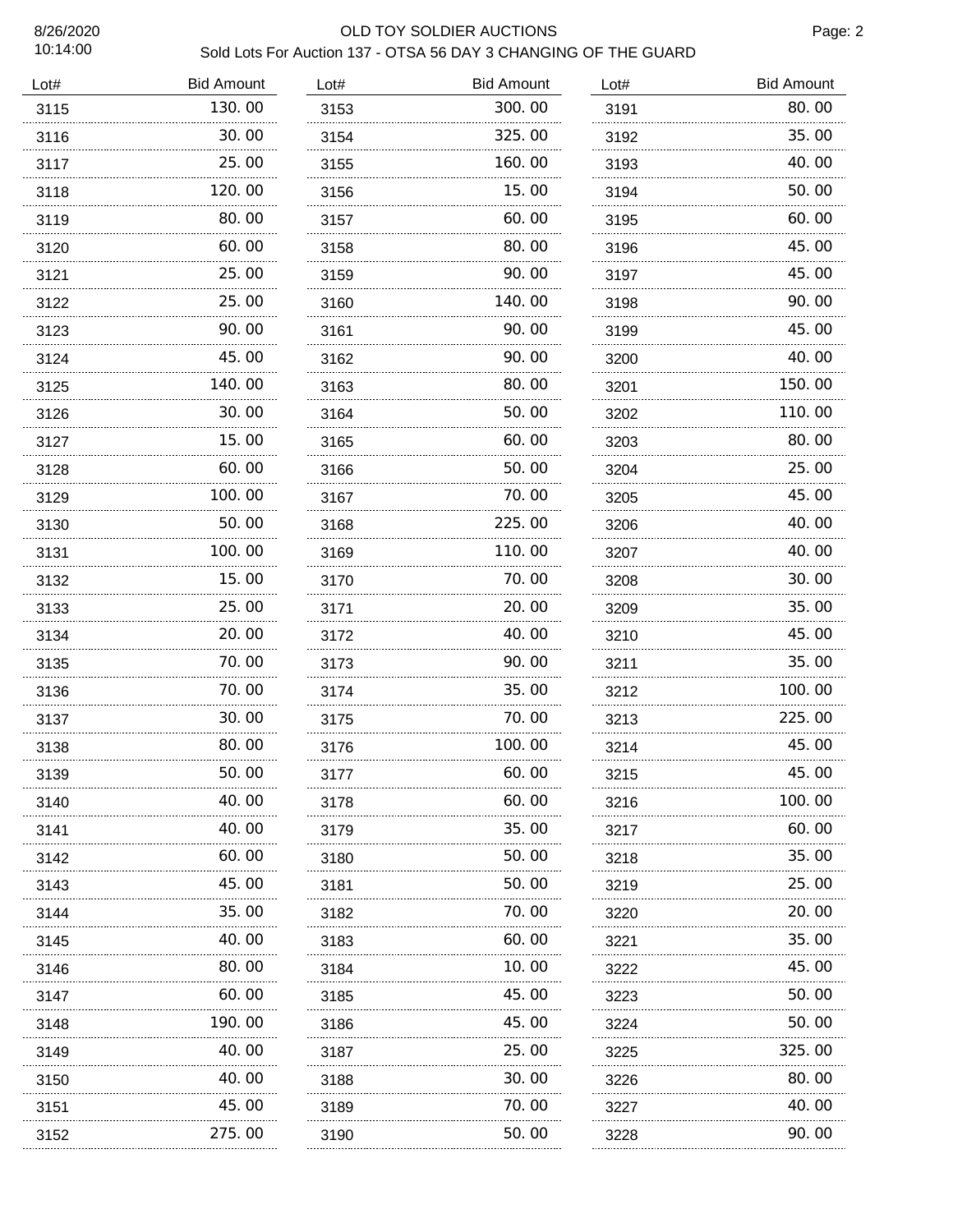### 8/26/2020 OLD TOY SOLDIER AUCTIONS Sold Lots For Auction 137 - OTSA 56 DAY 3 CHANGING OF THE GUARD

| Lot# | <b>Bid Amount</b> | Lot# | <b>Bid Amount</b> | Lot# | <b>Bid Amount</b> |
|------|-------------------|------|-------------------|------|-------------------|
| 3229 | 80.00             | 3267 | 40.00             | 3305 | 20.00             |
| 3230 | 40.00             | 3268 | 40.00             | 3306 | 30.00             |
| 3231 | 250.00            | 3269 | 45.00             | 3307 | 30.00             |
| 3232 | 40.00             | 3270 | 45.00             | 3308 | 25.00             |
| 3233 | 50.00             | 3271 | 60.00             | 3309 | 190.00            |
| 3234 | 25.00             | 3272 | 45.00             | 3310 | 90.00             |
| 3235 | 50.00             | 3273 | 50.00             | 3311 | 30.00             |
| 3236 | 45.00             | 3274 | 40.00             | 3312 | 15.00             |
| 3237 | 15.00             | 3275 | 70.00             | 3313 | 20.00             |
| 3238 | 70.00             | 3276 | 100.00            | 3314 | 20.00             |
| 3239 | 25.00             | 3277 | 90.00             | 3315 | 30.00             |
| 3240 | 20.00             | 3278 | 50.00             | 3316 | 140.00            |
| 3241 | 30.00             | 3279 | 50.00             | 3317 | 35.00             |
| 3242 | 20.00             | 3280 | 30.00             | 3318 | 40.00             |
| 3243 | 50.00             | 3281 | 45.00             | 3319 | 50.00             |
| 3244 | 40.00             | 3282 | 40.00             | 3320 | 60.00             |
| 3245 | 35.00             | 3283 | 40.00             | 3321 | 45.00             |
| 3246 | 130.00            | 3284 | 35.00             | 3322 | 45.00             |
| 3247 | 70.00             | 3285 | 40.00             | 3323 | 35.00             |
| 3248 | 45.00             | 3286 | 30.00             | 3324 | 30.00             |
| 3249 | 110.00            | 3287 | 40.00             | 3325 | 45.00             |
| 3250 | 70.00             | 3288 | 30.00             | 3326 | 15.00             |
| 3251 | 60.00             | 3289 | 60.00             | 3327 | 40.00             |
| 3252 | 110.00            | 3290 | 70.00             | 3328 | 25.00             |
| 3253 | 110.00            | 3291 | 60.00             | 3329 | 40.00             |
| 3254 | 25.00             | 3292 | 40.00             | 3330 | 60.00             |
| 3255 | 30.00             | 3293 | 50. 00            | 3331 | 50.00             |
| 3256 | 30.00             | 3294 | 110. 00           | 3332 | 35.00             |
| 3257 | 35.00             | 3295 | 15. 00            | 3333 | 35.00             |
| 3258 | 40.00             | 3296 | 25.00             | 3334 | 40.00             |
| 3259 | 50.00             | 3297 | 25.00             | 3335 | 15.00             |
| 3260 | 50.00             | 3298 | 150.00            | 3336 | 30.00             |
| 3261 | 35.00             | 3299 | 100.00            | 3337 | 70.00             |
| 3262 | 50.00             | 3300 | 30.00             | 3338 | 45.00             |
| 3263 | 50.00             | 3301 | 60.00             | 3339 | 30.00             |
| 3264 | 40.00             | 3302 | 35.00             | 3340 | 25.00             |
| 3265 | 45.00             | 3303 | 30.00             | 3341 | 25.00             |
| 3266 | 35.00             | 3304 | 20.00             | 3342 | 25.00             |
|      | .                 |      | .                 |      |                   |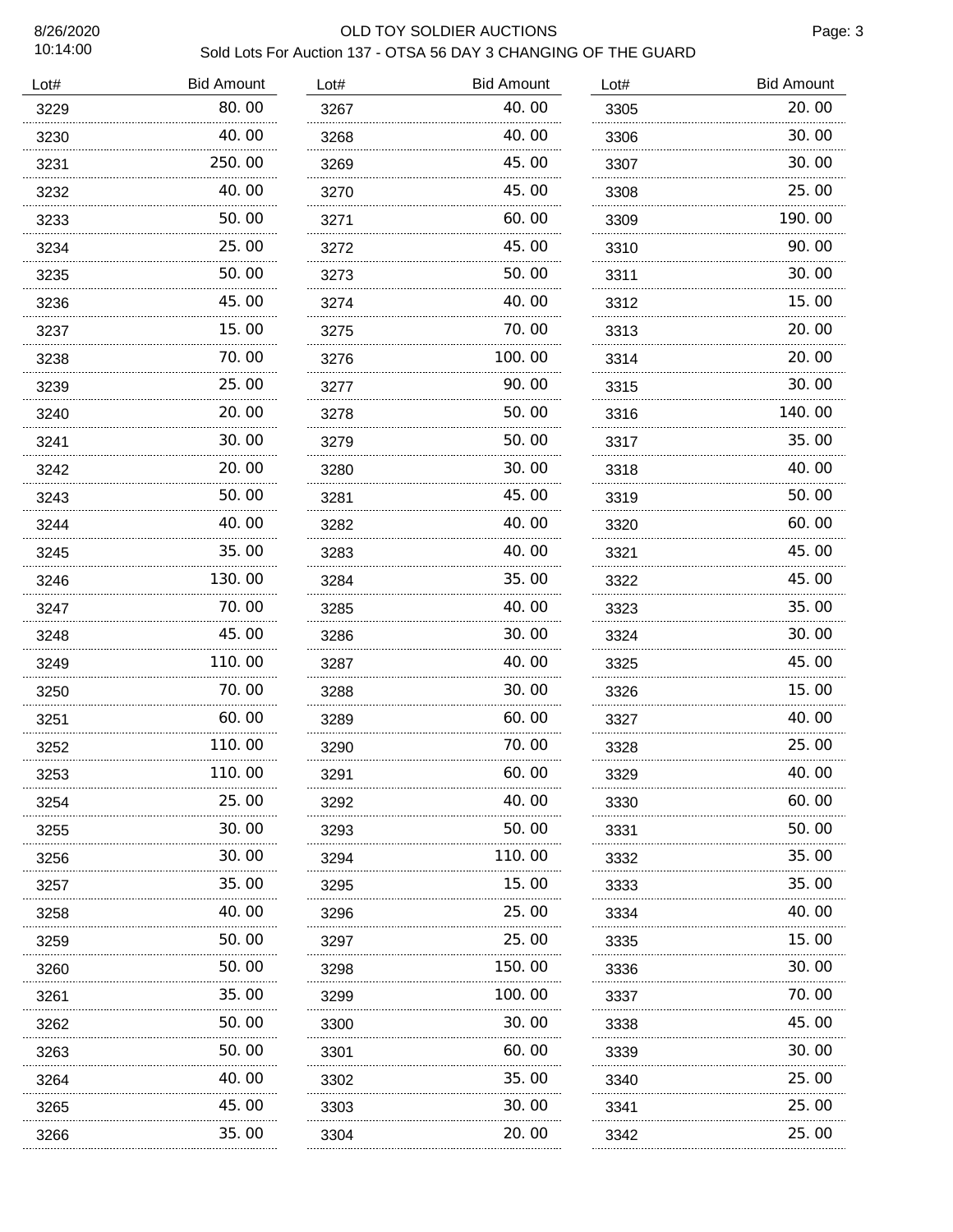# 8/26/2020 OLD TOY SOLDIER AUCTIONS

| Sold Lots For Auction 137 - OTSA 56 DAY 3 CHANGING OF THE GUARD |
|-----------------------------------------------------------------|
|-----------------------------------------------------------------|

| 30.00<br>60.00<br>3343<br>3381<br>3419<br>15.00<br>40.00<br>3344<br>3382<br>3420<br>45.00<br>40.00<br>3345<br>3383<br>3421<br>60.00<br>60.00<br>3346<br>3384<br>3422<br>150.00<br>35.00<br>3347<br>3385<br>3423<br>180.00<br>110.00<br>3348<br>3386<br>3424<br>100.00<br>25.00<br>3349<br>3387<br>3425<br>80.00<br>30.00<br>3350<br>3388<br>3426<br>20.00<br>60.00<br>3351<br>3389<br>3427<br>60.00<br>25.00<br>3352<br>3390<br>3428<br>80.00<br>10.00<br>3353<br>3391<br>3429<br>70.00<br>30.00<br>3392<br>3354<br>3430<br>40.00<br>15.00<br>3393<br>3355<br>3431<br>70.00<br>200.00<br>3356<br>3394<br>3432<br>90.00<br>225.00<br>3357<br>3395<br>3433<br>100.00<br>45.00<br>3358<br>3396<br>3434<br>35.00<br>35.00<br>3359<br>3397<br>3435<br>50.00<br>60.00<br>3360<br>3398<br>3436<br>120.00<br>40.00<br>3361<br>3399<br>3437<br>40.00<br>110.00<br>3362<br>3400<br>3438<br>25.00<br>100.00<br>3363<br>3401<br>3439<br>25.00<br>90.00<br>3364<br>3402<br>3440<br>60.00<br>40.00<br>3365<br>3403<br>3441<br>25.00<br>70.00<br>3366<br>3404<br>3442<br>3367<br>60. OO<br>3405<br>100. 00<br>3443<br>.<br>100.00<br>25.00<br>3368<br>3406<br>3444<br>110.00<br>50.00<br>3369<br>3407<br>3445<br>.<br>110.00<br>100.00<br>3370<br>3408<br>3446<br>120.00<br>30.00<br>3371<br>3409<br>3447<br>.<br>.<br>70.00<br>50.00<br>3372<br>3410<br>3448<br>20.00<br>35.00<br>3373<br>3411<br>3449<br>.<br>15.00<br>35.00<br>3374<br>3412<br>3450<br>15.00<br>40.00<br>3375<br>3413<br>3451<br>.<br>35.00<br>30.00<br>3376<br>3452<br>3414<br>15.00<br>45.00<br>3377<br>3415<br>3453<br>. | Lot# | <b>Bid Amount</b> | Lot# | <b>Bid Amount</b> | Lot# | <b>Bid Amount</b> |
|---------------------------------------------------------------------------------------------------------------------------------------------------------------------------------------------------------------------------------------------------------------------------------------------------------------------------------------------------------------------------------------------------------------------------------------------------------------------------------------------------------------------------------------------------------------------------------------------------------------------------------------------------------------------------------------------------------------------------------------------------------------------------------------------------------------------------------------------------------------------------------------------------------------------------------------------------------------------------------------------------------------------------------------------------------------------------------------------------------------------------------------------------------------------------------------------------------------------------------------------------------------------------------------------------------------------------------------------------------------------------------------------------------------------------------------------------------------------------------------------------------------------------------------------------------------------------------|------|-------------------|------|-------------------|------|-------------------|
|                                                                                                                                                                                                                                                                                                                                                                                                                                                                                                                                                                                                                                                                                                                                                                                                                                                                                                                                                                                                                                                                                                                                                                                                                                                                                                                                                                                                                                                                                                                                                                                 |      |                   |      |                   |      | 30.00             |
|                                                                                                                                                                                                                                                                                                                                                                                                                                                                                                                                                                                                                                                                                                                                                                                                                                                                                                                                                                                                                                                                                                                                                                                                                                                                                                                                                                                                                                                                                                                                                                                 |      |                   |      |                   |      | 30.00             |
|                                                                                                                                                                                                                                                                                                                                                                                                                                                                                                                                                                                                                                                                                                                                                                                                                                                                                                                                                                                                                                                                                                                                                                                                                                                                                                                                                                                                                                                                                                                                                                                 |      |                   |      |                   |      | 110.00            |
|                                                                                                                                                                                                                                                                                                                                                                                                                                                                                                                                                                                                                                                                                                                                                                                                                                                                                                                                                                                                                                                                                                                                                                                                                                                                                                                                                                                                                                                                                                                                                                                 |      |                   |      |                   |      | 30.00             |
|                                                                                                                                                                                                                                                                                                                                                                                                                                                                                                                                                                                                                                                                                                                                                                                                                                                                                                                                                                                                                                                                                                                                                                                                                                                                                                                                                                                                                                                                                                                                                                                 |      |                   |      |                   |      | 25.00             |
|                                                                                                                                                                                                                                                                                                                                                                                                                                                                                                                                                                                                                                                                                                                                                                                                                                                                                                                                                                                                                                                                                                                                                                                                                                                                                                                                                                                                                                                                                                                                                                                 |      |                   |      |                   |      | 25.00             |
|                                                                                                                                                                                                                                                                                                                                                                                                                                                                                                                                                                                                                                                                                                                                                                                                                                                                                                                                                                                                                                                                                                                                                                                                                                                                                                                                                                                                                                                                                                                                                                                 |      |                   |      |                   |      | 25.00             |
|                                                                                                                                                                                                                                                                                                                                                                                                                                                                                                                                                                                                                                                                                                                                                                                                                                                                                                                                                                                                                                                                                                                                                                                                                                                                                                                                                                                                                                                                                                                                                                                 |      |                   |      |                   |      | 25.00             |
|                                                                                                                                                                                                                                                                                                                                                                                                                                                                                                                                                                                                                                                                                                                                                                                                                                                                                                                                                                                                                                                                                                                                                                                                                                                                                                                                                                                                                                                                                                                                                                                 |      |                   |      |                   |      | 35.00             |
|                                                                                                                                                                                                                                                                                                                                                                                                                                                                                                                                                                                                                                                                                                                                                                                                                                                                                                                                                                                                                                                                                                                                                                                                                                                                                                                                                                                                                                                                                                                                                                                 |      |                   |      |                   |      | 30.00             |
|                                                                                                                                                                                                                                                                                                                                                                                                                                                                                                                                                                                                                                                                                                                                                                                                                                                                                                                                                                                                                                                                                                                                                                                                                                                                                                                                                                                                                                                                                                                                                                                 |      |                   |      |                   |      | 30.00             |
|                                                                                                                                                                                                                                                                                                                                                                                                                                                                                                                                                                                                                                                                                                                                                                                                                                                                                                                                                                                                                                                                                                                                                                                                                                                                                                                                                                                                                                                                                                                                                                                 |      |                   |      |                   |      | 25.00             |
|                                                                                                                                                                                                                                                                                                                                                                                                                                                                                                                                                                                                                                                                                                                                                                                                                                                                                                                                                                                                                                                                                                                                                                                                                                                                                                                                                                                                                                                                                                                                                                                 |      |                   |      |                   |      | 25.00             |
|                                                                                                                                                                                                                                                                                                                                                                                                                                                                                                                                                                                                                                                                                                                                                                                                                                                                                                                                                                                                                                                                                                                                                                                                                                                                                                                                                                                                                                                                                                                                                                                 |      |                   |      |                   |      | 25.00             |
|                                                                                                                                                                                                                                                                                                                                                                                                                                                                                                                                                                                                                                                                                                                                                                                                                                                                                                                                                                                                                                                                                                                                                                                                                                                                                                                                                                                                                                                                                                                                                                                 |      |                   |      |                   |      | 20.00             |
|                                                                                                                                                                                                                                                                                                                                                                                                                                                                                                                                                                                                                                                                                                                                                                                                                                                                                                                                                                                                                                                                                                                                                                                                                                                                                                                                                                                                                                                                                                                                                                                 |      |                   |      |                   |      | 20.00             |
|                                                                                                                                                                                                                                                                                                                                                                                                                                                                                                                                                                                                                                                                                                                                                                                                                                                                                                                                                                                                                                                                                                                                                                                                                                                                                                                                                                                                                                                                                                                                                                                 |      |                   |      |                   |      | 20.00             |
|                                                                                                                                                                                                                                                                                                                                                                                                                                                                                                                                                                                                                                                                                                                                                                                                                                                                                                                                                                                                                                                                                                                                                                                                                                                                                                                                                                                                                                                                                                                                                                                 |      |                   |      |                   |      | 20.00             |
|                                                                                                                                                                                                                                                                                                                                                                                                                                                                                                                                                                                                                                                                                                                                                                                                                                                                                                                                                                                                                                                                                                                                                                                                                                                                                                                                                                                                                                                                                                                                                                                 |      |                   |      |                   |      | 25.00             |
|                                                                                                                                                                                                                                                                                                                                                                                                                                                                                                                                                                                                                                                                                                                                                                                                                                                                                                                                                                                                                                                                                                                                                                                                                                                                                                                                                                                                                                                                                                                                                                                 |      |                   |      |                   |      | 20.00             |
|                                                                                                                                                                                                                                                                                                                                                                                                                                                                                                                                                                                                                                                                                                                                                                                                                                                                                                                                                                                                                                                                                                                                                                                                                                                                                                                                                                                                                                                                                                                                                                                 |      |                   |      |                   |      | 20.00             |
|                                                                                                                                                                                                                                                                                                                                                                                                                                                                                                                                                                                                                                                                                                                                                                                                                                                                                                                                                                                                                                                                                                                                                                                                                                                                                                                                                                                                                                                                                                                                                                                 |      |                   |      |                   |      | 20.00             |
|                                                                                                                                                                                                                                                                                                                                                                                                                                                                                                                                                                                                                                                                                                                                                                                                                                                                                                                                                                                                                                                                                                                                                                                                                                                                                                                                                                                                                                                                                                                                                                                 |      |                   |      |                   |      | 20.00             |
|                                                                                                                                                                                                                                                                                                                                                                                                                                                                                                                                                                                                                                                                                                                                                                                                                                                                                                                                                                                                                                                                                                                                                                                                                                                                                                                                                                                                                                                                                                                                                                                 |      |                   |      |                   |      | 25.00             |
|                                                                                                                                                                                                                                                                                                                                                                                                                                                                                                                                                                                                                                                                                                                                                                                                                                                                                                                                                                                                                                                                                                                                                                                                                                                                                                                                                                                                                                                                                                                                                                                 |      |                   |      |                   |      | 20. 00            |
|                                                                                                                                                                                                                                                                                                                                                                                                                                                                                                                                                                                                                                                                                                                                                                                                                                                                                                                                                                                                                                                                                                                                                                                                                                                                                                                                                                                                                                                                                                                                                                                 |      |                   |      |                   |      | 20.00             |
|                                                                                                                                                                                                                                                                                                                                                                                                                                                                                                                                                                                                                                                                                                                                                                                                                                                                                                                                                                                                                                                                                                                                                                                                                                                                                                                                                                                                                                                                                                                                                                                 |      |                   |      |                   |      | 25.00             |
|                                                                                                                                                                                                                                                                                                                                                                                                                                                                                                                                                                                                                                                                                                                                                                                                                                                                                                                                                                                                                                                                                                                                                                                                                                                                                                                                                                                                                                                                                                                                                                                 |      |                   |      |                   |      | 20.00             |
|                                                                                                                                                                                                                                                                                                                                                                                                                                                                                                                                                                                                                                                                                                                                                                                                                                                                                                                                                                                                                                                                                                                                                                                                                                                                                                                                                                                                                                                                                                                                                                                 |      |                   |      |                   |      | 20.00             |
|                                                                                                                                                                                                                                                                                                                                                                                                                                                                                                                                                                                                                                                                                                                                                                                                                                                                                                                                                                                                                                                                                                                                                                                                                                                                                                                                                                                                                                                                                                                                                                                 |      |                   |      |                   |      | 20.00             |
|                                                                                                                                                                                                                                                                                                                                                                                                                                                                                                                                                                                                                                                                                                                                                                                                                                                                                                                                                                                                                                                                                                                                                                                                                                                                                                                                                                                                                                                                                                                                                                                 |      |                   |      |                   |      | 25.00             |
|                                                                                                                                                                                                                                                                                                                                                                                                                                                                                                                                                                                                                                                                                                                                                                                                                                                                                                                                                                                                                                                                                                                                                                                                                                                                                                                                                                                                                                                                                                                                                                                 |      |                   |      |                   |      | 20.00             |
|                                                                                                                                                                                                                                                                                                                                                                                                                                                                                                                                                                                                                                                                                                                                                                                                                                                                                                                                                                                                                                                                                                                                                                                                                                                                                                                                                                                                                                                                                                                                                                                 |      |                   |      |                   |      | 15.00             |
|                                                                                                                                                                                                                                                                                                                                                                                                                                                                                                                                                                                                                                                                                                                                                                                                                                                                                                                                                                                                                                                                                                                                                                                                                                                                                                                                                                                                                                                                                                                                                                                 |      |                   |      |                   |      | 15.00             |
|                                                                                                                                                                                                                                                                                                                                                                                                                                                                                                                                                                                                                                                                                                                                                                                                                                                                                                                                                                                                                                                                                                                                                                                                                                                                                                                                                                                                                                                                                                                                                                                 |      |                   |      |                   |      | 15.00             |
| 200.00<br>70.00<br>3378<br>3416<br>3454                                                                                                                                                                                                                                                                                                                                                                                                                                                                                                                                                                                                                                                                                                                                                                                                                                                                                                                                                                                                                                                                                                                                                                                                                                                                                                                                                                                                                                                                                                                                         |      |                   |      |                   |      | 15.00             |
| 25.00<br>15.00<br>3379<br>3417<br>3455                                                                                                                                                                                                                                                                                                                                                                                                                                                                                                                                                                                                                                                                                                                                                                                                                                                                                                                                                                                                                                                                                                                                                                                                                                                                                                                                                                                                                                                                                                                                          |      |                   |      |                   |      | 25.00             |
| 30.00<br>70.00<br>3380<br>3418<br>3456                                                                                                                                                                                                                                                                                                                                                                                                                                                                                                                                                                                                                                                                                                                                                                                                                                                                                                                                                                                                                                                                                                                                                                                                                                                                                                                                                                                                                                                                                                                                          |      |                   |      |                   |      | 60.00             |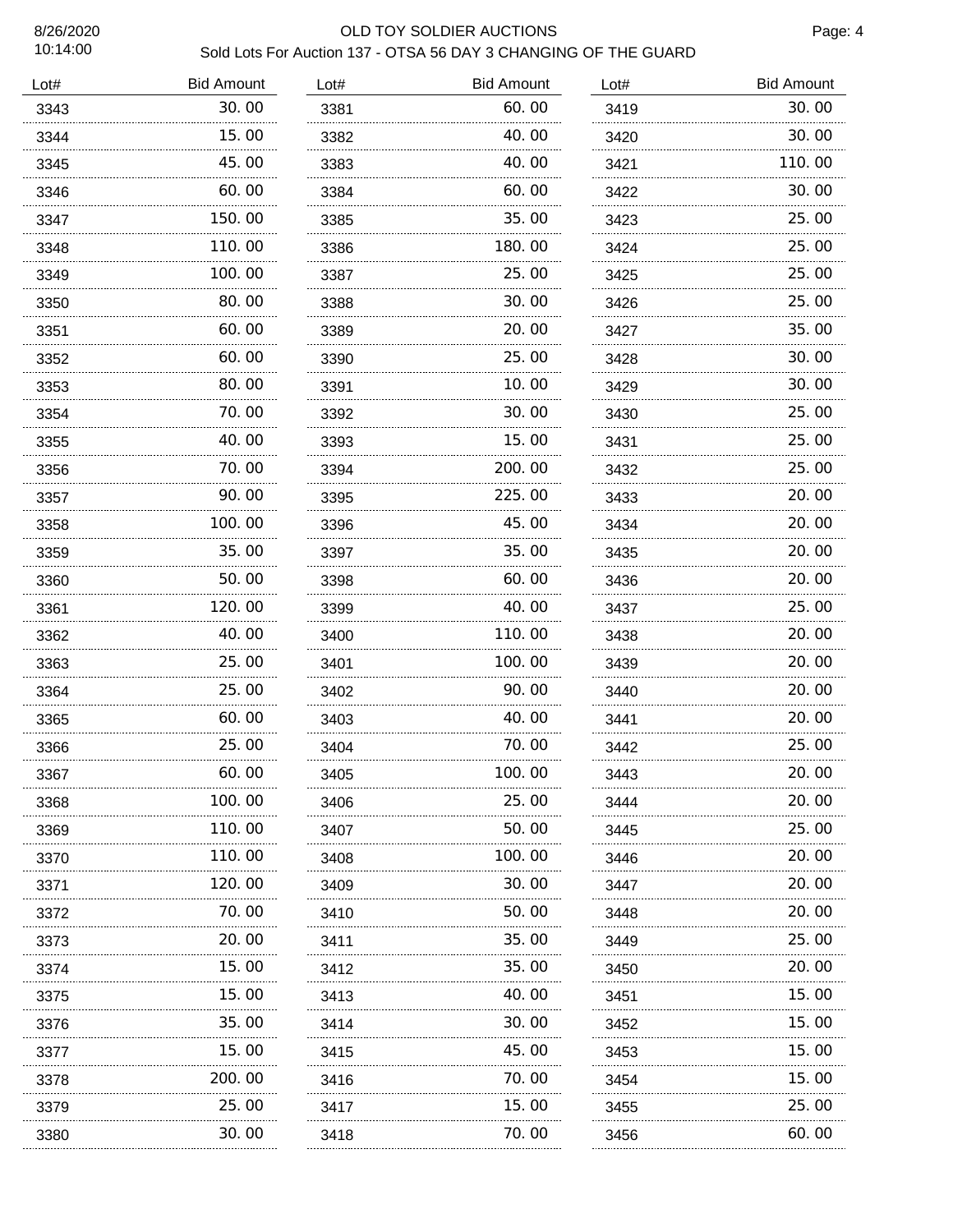## 8/26/2020 OLD TOY SOLDIER AUCTIONS Sold Lots For Auction 137 - OTSA 56 DAY 3 CHANGING OF THE GUARD

| Lot# | <b>Bid Amount</b> | Lot# | <b>Bid Amount</b> | Lot# | <b>Bid Amount</b> |
|------|-------------------|------|-------------------|------|-------------------|
| 3457 | 110.00            | 3495 | 60.00             | 3533 | 70.00             |
| 3458 | 70.00             | 3496 | 60.00             | 3534 | 45.00             |
| 3459 | .<br>60.00        | 3497 | .<br>60.00        | 3535 | 50.00             |
| 3460 | 80.00             | 3498 | 40.00             | 3536 | 60.00             |
| 3461 | 70.00             | 3499 | 60.00             | 3537 | 40.00             |
| 3462 | 70.00             | 3500 | 40.00             | 3538 | 20.00             |
| 3463 | 70.00             | 3501 | 80.00             | 3539 | 30.00             |
| 3464 | 70.00             | 3502 | 35.00             | 3540 | 50.00             |
| 3465 | 80.00             | 3503 | 100.00            | 3541 | 60.00             |
| 3466 | 70.00             | 3504 | 130.00            | 3542 | 70.00             |
| 3467 | 60.00             | 3505 | 120.00            | 3543 | 50.00             |
| 3468 | 45.00             | 3506 | 40.00             | 3544 | 70.00             |
| 3469 | 45.00             | 3507 | 20.00             | 3545 | 70.00             |
| 3470 | 50.00             | 3508 | 110.00            | 3546 | 40.00             |
| 3471 | 20.00             | 3509 | 60.00             | 3547 | 25.00             |
| 3472 | 60.00             | 3510 | 70.00             | 3548 | 150.00            |
| 3473 | 100.00            | 3511 | 80.00             | 3549 | 15.00             |
| 3474 | 200.00            | 3512 | 60.00             | 3550 | 30.00             |
| 3475 | 120.00            | 3513 | 80.00             | 3551 | 60.00             |
| 3476 | 40.00             | 3514 | 100.00            | 3552 | 40.00             |
| 3477 | 100.00            | 3515 | 15.00             | 3553 | 30.00             |
| 3478 | 45.00             | 3516 | 15.00             | 3554 | 10.00             |
| 3479 | 90.00             | 3517 | 60.00             | 3555 | 10.00             |
| 3480 | 80.00             | 3518 | 45.00             | 3556 | 10.00             |
| 3481 | 100.00            | 3519 | 60.00             | 3557 | 10.00             |
| 3482 | 15. 00            | 3520 | 30.00             | 3558 | 120.00            |
| 3483 | 35.00             | 3521 | 50.00             | 3559 | 10.00             |
| 3484 | 25.00             | 3522 | 30.00             | 3560 | 20.00             |
| 3485 | 80.00             | 3523 | 100.00            | 3561 | 50.00             |
| 3486 | 60.00             | 3524 | 60.00             | 3562 | 80.00             |
| 3487 | 45.00             | 3525 | 80.00             | 3563 | 45.00             |
| 3488 | 100.00            | 3526 | 130.00            | 3564 | 110.00            |
| 3489 | 140.00            | 3527 | 25.00             | 3565 | 90.00             |
| 3490 | 325.00            | 3528 | 70. 00            | 3566 | 45.00             |
| 3491 | 80.00             | 3529 | 130.00            | 3567 | 25.00             |
| 3492 | 110.00            | 3530 | 100.00            | 3568 | 25.00             |
| 3493 | 70.00             | 3531 | 90.00             | 3569 | 10.00             |
| 3494 | 90.00             | 3532 | 110.00            | 3570 | 50.00             |
|      |                   |      |                   |      |                   |